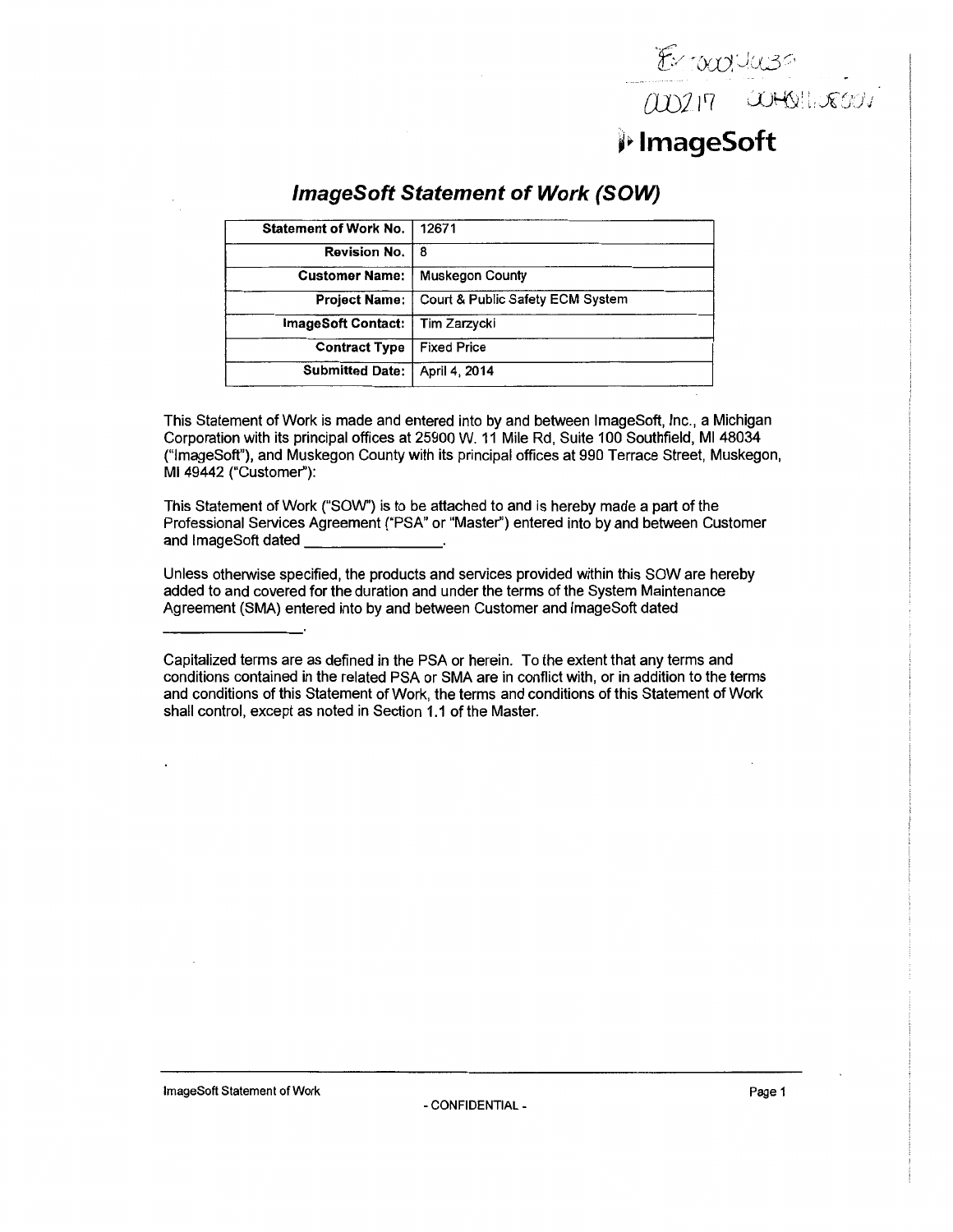# i ImageSoft

#### **Table of Contents**

| 2.<br>2.1<br>3.<br>3.1<br>3.2<br>3.2.1<br>3.2.2<br>3.3<br>3.3.1<br>3.3.2<br>3.3.3<br>3.3.4<br>3.4<br>3.5<br>3.6<br>3.7<br>3.8<br>3.8.1<br>3.8.2<br>3.9<br>3.10<br>4 <sup>1</sup><br>4.1.1<br>4.1.2<br>4.1.3<br>4.1.4<br>5. |
|----------------------------------------------------------------------------------------------------------------------------------------------------------------------------------------------------------------------------|
|                                                                                                                                                                                                                            |
|                                                                                                                                                                                                                            |
|                                                                                                                                                                                                                            |
|                                                                                                                                                                                                                            |
|                                                                                                                                                                                                                            |
|                                                                                                                                                                                                                            |
|                                                                                                                                                                                                                            |
|                                                                                                                                                                                                                            |
|                                                                                                                                                                                                                            |
|                                                                                                                                                                                                                            |
|                                                                                                                                                                                                                            |
|                                                                                                                                                                                                                            |
|                                                                                                                                                                                                                            |
|                                                                                                                                                                                                                            |
|                                                                                                                                                                                                                            |
|                                                                                                                                                                                                                            |
|                                                                                                                                                                                                                            |
|                                                                                                                                                                                                                            |
|                                                                                                                                                                                                                            |
|                                                                                                                                                                                                                            |
|                                                                                                                                                                                                                            |
|                                                                                                                                                                                                                            |
|                                                                                                                                                                                                                            |
|                                                                                                                                                                                                                            |
|                                                                                                                                                                                                                            |
|                                                                                                                                                                                                                            |
|                                                                                                                                                                                                                            |
|                                                                                                                                                                                                                            |
|                                                                                                                                                                                                                            |
|                                                                                                                                                                                                                            |
|                                                                                                                                                                                                                            |
|                                                                                                                                                                                                                            |
|                                                                                                                                                                                                                            |
|                                                                                                                                                                                                                            |
|                                                                                                                                                                                                                            |
|                                                                                                                                                                                                                            |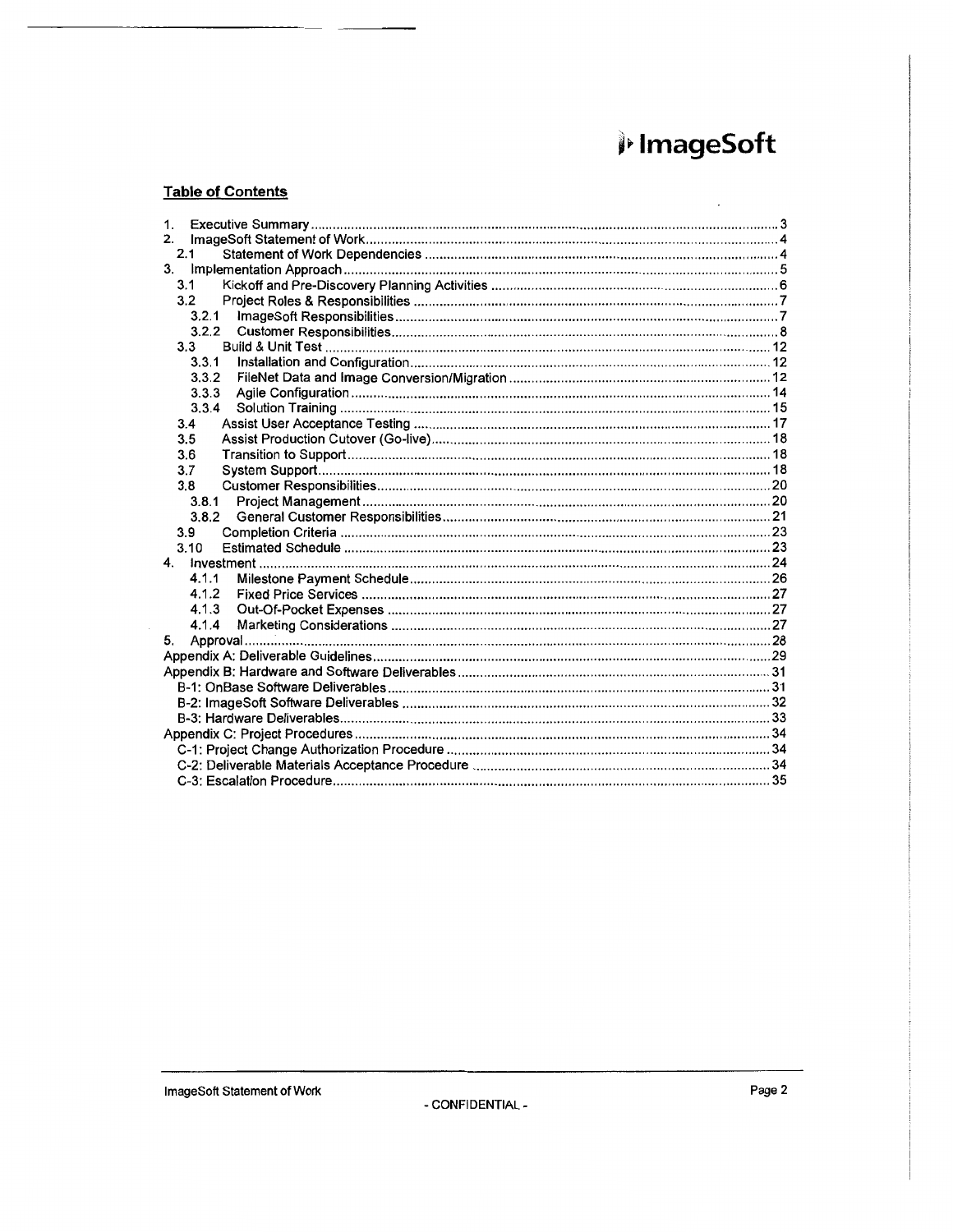### 1. Executive Summary

Customer has requested the following Statement of Work (SOW) for lmageSoft to design, configure, and implement an OnBase Enterprise Content Management (ECM) court solution for the Customer's Circuit Court (Civil, Criminal, Juvenile, Family Division), Court Records and Probate Court.

For the proposed solution, lmageSoft will provide the following:

- OnBase ECM Suite to serve as the central document repository and workflow engine.
- JusticeTech Court Solution workflow solution that integrates Circuit Court, Probate Court and Circuit Court Records to remove paper and streamline processes. lmageSoft will customize the Justice Tech Court Solution to meet the unique workflow needs for the following case types/departments:
	- o Civil Cases
	- o Criminal Cases
	- o Juvenile Cases
	- o Circuit Court Family Division Cases Includes PA Family Unit workflow.
	- o Probate Court Cases
- ImageSoft Software Solutions -, TrueSign™ and TrueCertify™
- Application Integration with JIS (Circuit Court) MiCSES (Friend of the Court, PA Family Unit)
- Conversion/Migration Assistance from existing Customer's IBM FileNet document management solution to the OnBase platform.

This SOW provides pricing and scope information for installing, configuring, data & image migration, testing, and training of the proposed OnBase solution based on the proposal discovery efforts documented and information provided by the Customer.

The solution and implementation services proposed within this SOW were defined and estimated based upon multiple conversations with the Customer as well as the RFP named 'Muskegon County Court & Public Safety ECM System RFP# 12-2038'. Should the scope be changed during the Business Analysis and Discovery sessions (Section 2.2.3 of this SOW), the estimated software and professional service fees are subject to change.

Any changes that arise during the Project Planning, Business Design and Analysis, Sprint activities will be managed through the procedure described in Appendix C-1: Project Change Authorization Procedure. If this occurs, lmageSoft will present to Customer the reasoning for the additional scope and an estimate of the additional effort. Customer can then decide whether to add the work to the scope, through a change order, or to reduce the project scope to its original size.

**ImageSoft Statement of Work Page 3** Page 3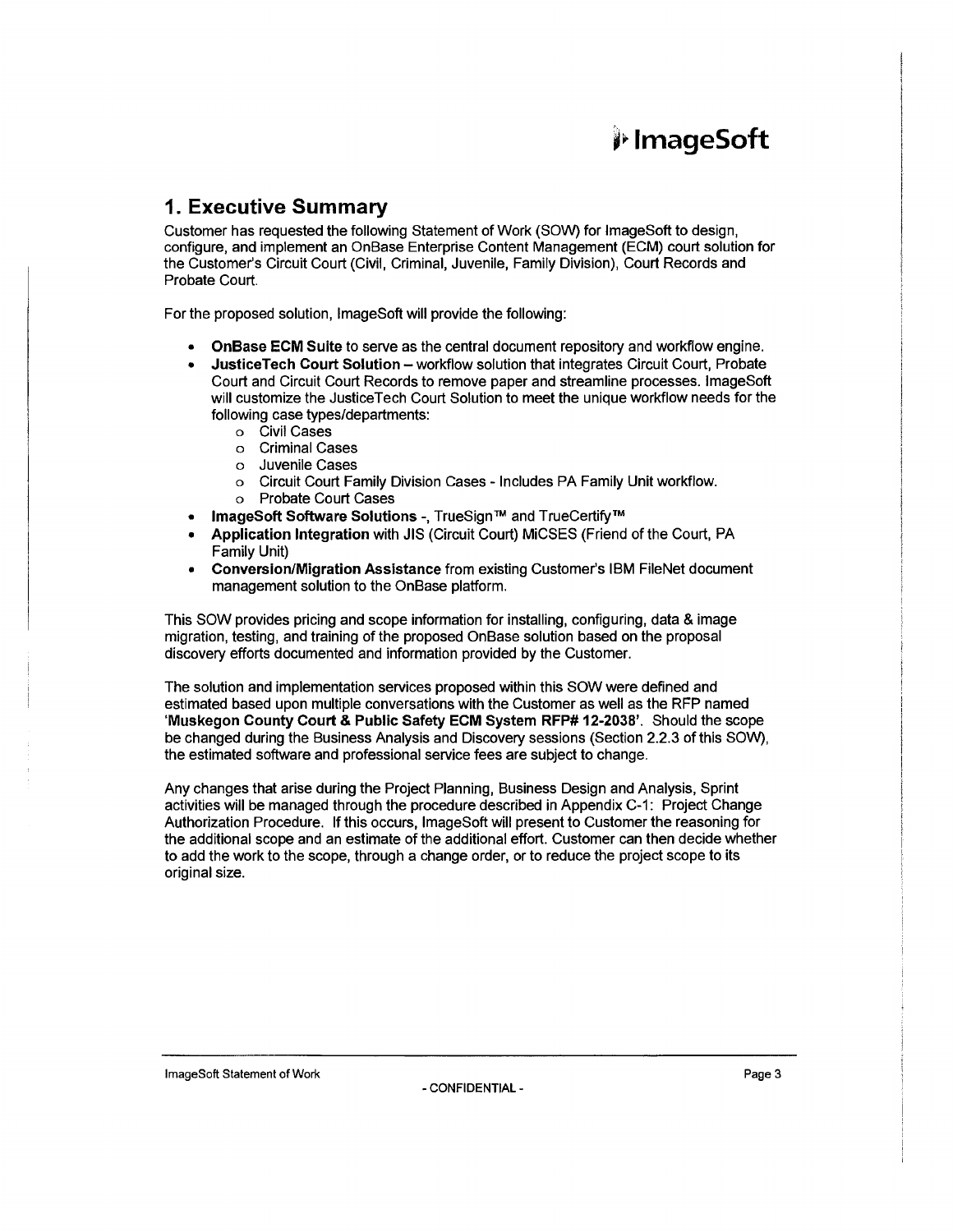### **2. lmageSoft Statement of Work**

This SOW consists of the Services and Deliverables to be provided by lmageSoft, along with lmageSoft responsibilities and Customer responsibilities to be provided in accordance with the terms of the Agreement.

The following are incorporated in and made part of this SOW:

- Appendix A: Deliverable Guidelines
- Appendix B: Software and Hardware Deliverables
- Appendix C: Project Procedures

### **2. 1 Statement of Work Dependencies**

The following assumptions were made by lmageSoft while preparing this SOW for Customer. These assumptions were directly or indirectly derived based on all initial conversations for this proposed project. A significant change in any of the below assumptions may directly affect the work, schedule, and cost of this project.

- 1. Customer is responsible for providing all server hardware for the proposed solution.
- *2.* lmageSoft's professional services will be performed both at the customer's facility and/or remotely from lmageSoft's offices. Supervised remote access to servers and/or workstation computers may be required during implementation and for support purposes once in production use
- 3. Customer responsible for providing high speed printers at Jail and Court.
- 4. Customer plans to add all other departments or municipal to the use of the OnBase ECM and Workflow any subsequent phases will be covered under a separate statement of work.
- 5. A "Steering Committee" will be formed by the County with subject matter experts from each department. This committee will be responsible to work with lmageSoft to define the project scope, review the Functional Specification, participate in User Acceptance Testing and identify the internal trainers to participate in the Train the Trainer sessions and be responsible for training the end users in each department.
- 6. Implementation will be scheduled based on the priorities and inter-department interactions identified during the business analysis.
- 7. Customer has indicated that there have been technical problems with the FileNet System. During the conversion process lmageSoft may encounter documents that have been corrupted or are otherwise not accessible. lmageSoft will notify customer if this occurs but cannot guarantee these records can be converted.
- 8. lmageSoft will be providing traditional project management services as part of this SOW (outlined in section 2.2.1). If the Customer requires lmageSoft to adhere to PMO guidelines, it will result in additional professional service costs.
- 9. lmageSoft will be providing the first year of the TrueCertify (Unlimited) annual software subscription for the Clerk at no charge. If Muskegon elects to renew TrueCertify (Unlimited) for the Clerk in subsequent years, lmageSoft will invoice Muskegon the standard annual subscription fee defined in the pricing section 4 of the SOW.

lmageSoft Statement of Work **Page 4**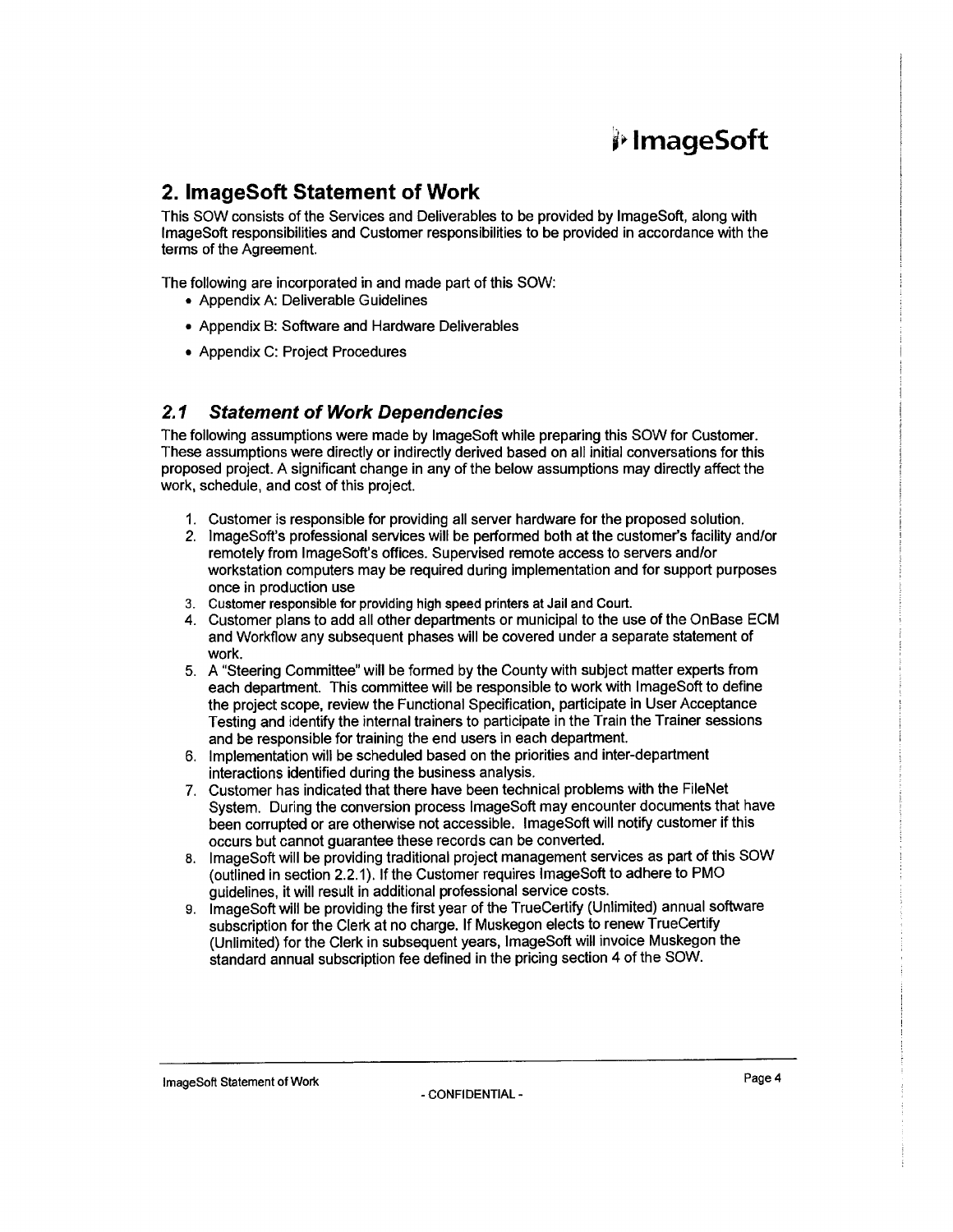### **3. Implementation Approach**

lmageSoft's "Agile" implementation approach is a collaborative process where Customer and lmageSoft are engaged throughout. The Agile method of implementing technology uses an iterative and incremental approach. The agile approach promotes adaptive planning, evolutionary development and delivery, and encourages rapid and flexible response to changes.

The agile approach allows the customer to play a more active role in the implementation process in order to ensure that requirements are met with minimal need for re-work. Playing an active role, early in the implementation, promotes customer learning and allows customer to assume ownership of the solution which promotes long term success. The agile approach replaces long and tedious design documents with more productive configuration services.

The OnBase product is particularly well suited for an agile approach because it is a highly configurable system, requiring only minimal custom programming. Due to the configurable nature of OnBase, lmageSoft is able to break workflow projects into two primary phases. The initial phase implements the core features required for the storage and retrieval of documents. The second phase builds upon the first, and adds advanced workflow routing and processing.

The first phase allows the customer to get comfortable with the technology, without dramatic business change. Once the customer is comfortable with the technology, implementing workflow is an easier process.

#### **Proposed Phases**

Our Agile implementation approach consists of two distinct phases:

**Phase** I will deliver a "Storage & Retrieval" ECM solution for the proposed departments and will include:

- ECM Infrastructure
- Document Capture Process
- Doc Types
- Keywords
- Document Retrieval
	- Folders
	- Application Enabler
	- Custom Queries
- **Security**
- FileNet » OnBase Conversion
- Basic CMS integration
- Basic Workflow (in-box)

**Phase** II will deliver Advanced Workflow solutions and will include complete CMS integration and Case Types Specific Workflow for the following proposed departments:

- Civil
- **Criminal**
- Juvenile
- Family Division
- Probate

**ImageSoft Statement of Work Page 5**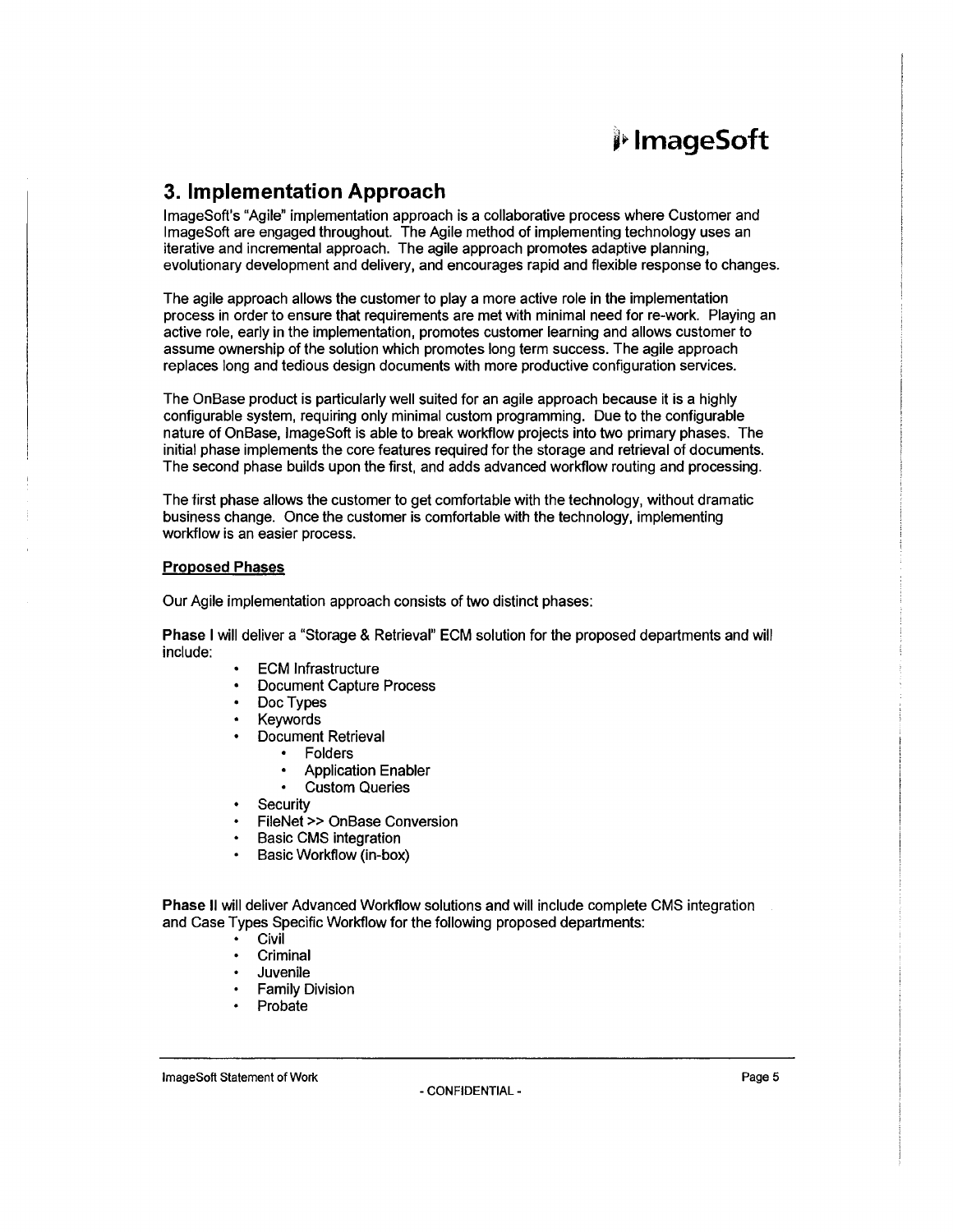## j1- **lmageSoft**

Phase II will consist of multiple "releases" where the Muskegon and lmageSoft will collaboratively determine the routing and process automation features to add to the OnBase system within the confines of what the SOW allows. Each release will consist of one or more collaborative implementation sessions called "sprints". A sprint will have a pre-defined timeframe and expected results. lmageSoft will perform the configuration and development services and the customer will perform testing and review. At the end of each sprint, software is made available to the customer for testing and verification.

Proposed Releases - To be further defined and agreed to with the customer during the project planning phase.

- 1. Civil and Criminal Storage & Retrieval
- 2. Juvenile, Family Division and Probate Storage & Retrieval
- 3. Civil Case Type Workflow
- 4. Criminal and Juvenile Case Type Workflow
- 5. Family Division and Probate Case Type Workflow

### 3.1 **Kickoff and Pre-Discovery Planning Activities**

The purpose of this activity is to define roles and responsibilities of the lmageSoft and Customer team members, review the SOW, and contractual setup activities.

This activity consists of the following subtasks:

- Gather preliminary background and project related information.
- Review existing background information.
- Define and meet Project Team Members. lmageSoft will allocate the following team members for the duration of the project:
	- o Project Manager
	- o Business Analyst
	- o Systems Engineer
	- o Quality Assurance Representative
	- o Project Owner

It is expected that customer define and allocate the following resources for this project:

- Project Manager
- OnBase System Administrator(s)
- Network/ IT Representative
- Business Subject Matter Expert
- Project Owner

The Team will participate in short Status or "Stand-Up" meetings with the lmageSoft team periodically each week through the duration of the project. Section 3.2 defines responsibilities of each role.

**ImageSoft Statement of Work Page 6**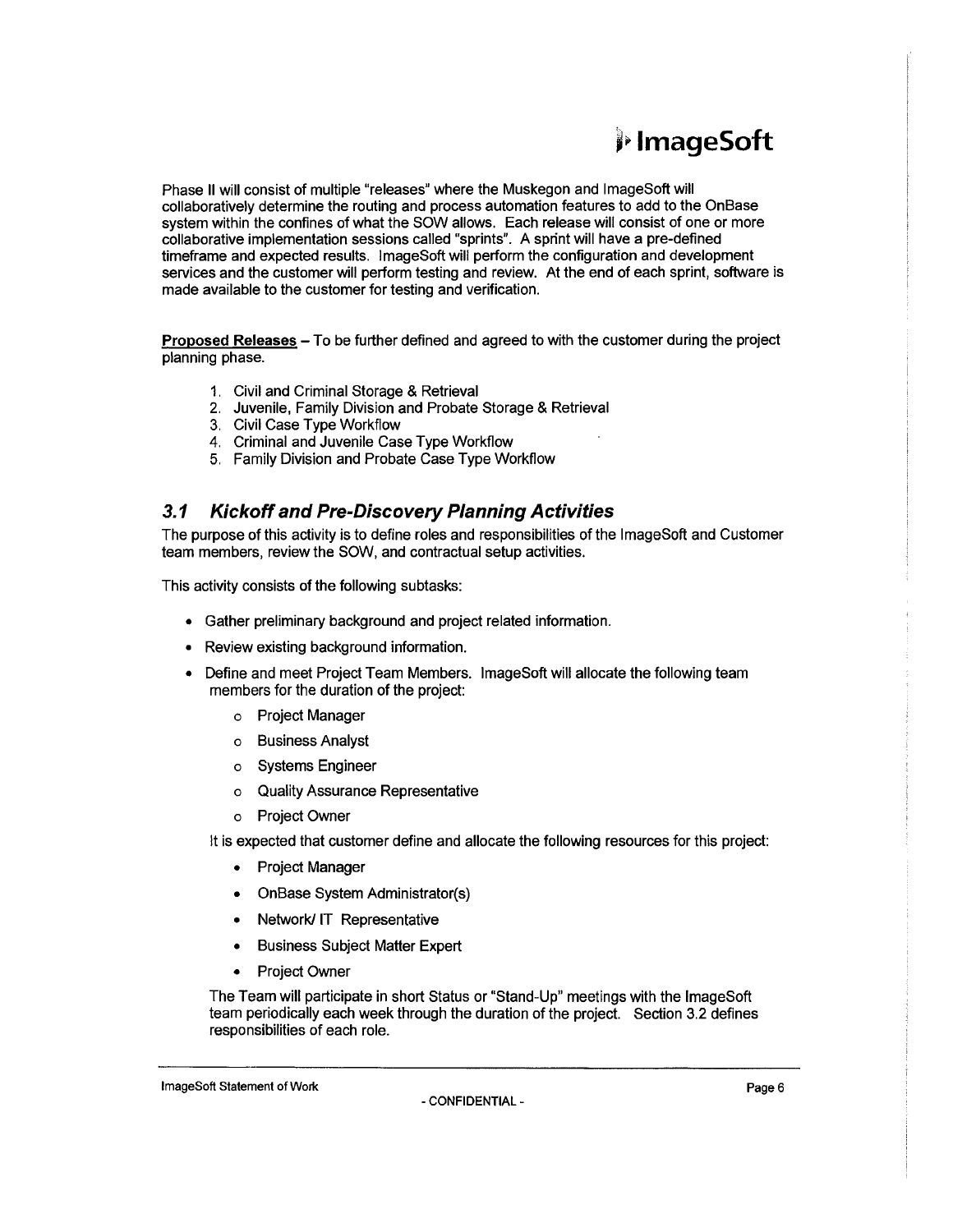## Ji> **lmageSoft**

- Schedule and conduct a project kick-off meeting with Customer and lmageSoft project team and key stakeholders.
- Review Project expectations, implementation methodology, sprint cycles etc.
- Deliver Pre-Discovery Guide

Completion Criteria: This activity will be considered complete when the kick-off meeting has been completed and Pre-Discovery Guide has been completed and returned to lmageSoft.

Deliverable Material: Kick Off meeting minutes and Pre-Discovery Guide

### **3.2 Project Roles & Responsibilities**

### **3.2.1 lmageSoft Responsibilities**

| ImageSoft Project Manager  | Review the SOW and the contractual responsibilities<br>$\bullet$<br>of both parties with the Customer Project Manager.<br>Maintain project communications through the<br>$\bullet$<br>Customer Project Manager.<br>Coordinate the establishment of the project<br>$\bullet$<br>environment.<br>Establish documentation and procedural standards<br>for Deliverable Materials outlined in Appendix A of<br>this SOW.<br>Prepare and maintain the ImageSoft project plan for<br>$\bullet$<br>performance of this SOW which lists the activities,<br>tasks, assignments, milestones, and estimates.<br>Review project tasks, schedules, and resources and<br>$\bullet$<br>make changes or additions, as appropriate.<br>Measure and evaluate progress against the<br>ImageSoft project plan with the Customer Project<br>Manager.<br>Work with the Customer Project Manager to address<br>$\bullet$<br>and resolve deviations from the ImageSoft project<br>plan.<br>Prepare and submit weekly status reports to the<br>٠<br>Customer Project Manager.<br>Administer the Project Change Control Procedure<br>$\bullet$<br>with the Customer Project Manager.<br>Coordinate and manage the technical activities of<br>$\bullet$<br>ImageSoft project personnel.<br>Processes Software Order and monitors delivery of<br>$\bullet$<br>purchased Software. |
|----------------------------|------------------------------------------------------------------------------------------------------------------------------------------------------------------------------------------------------------------------------------------------------------------------------------------------------------------------------------------------------------------------------------------------------------------------------------------------------------------------------------------------------------------------------------------------------------------------------------------------------------------------------------------------------------------------------------------------------------------------------------------------------------------------------------------------------------------------------------------------------------------------------------------------------------------------------------------------------------------------------------------------------------------------------------------------------------------------------------------------------------------------------------------------------------------------------------------------------------------------------------------------------------------------------------------------------------------------------------------------------|
|                            |                                                                                                                                                                                                                                                                                                                                                                                                                                                                                                                                                                                                                                                                                                                                                                                                                                                                                                                                                                                                                                                                                                                                                                                                                                                                                                                                                      |
| ImageSoft Business Analyst | <b>Completes Discovery Sessions</b><br>٠                                                                                                                                                                                                                                                                                                                                                                                                                                                                                                                                                                                                                                                                                                                                                                                                                                                                                                                                                                                                                                                                                                                                                                                                                                                                                                             |
|                            | Assists in defining, framing Requirement User<br><b>Stories</b>                                                                                                                                                                                                                                                                                                                                                                                                                                                                                                                                                                                                                                                                                                                                                                                                                                                                                                                                                                                                                                                                                                                                                                                                                                                                                      |
|                            | Understands clients business process<br>٠                                                                                                                                                                                                                                                                                                                                                                                                                                                                                                                                                                                                                                                                                                                                                                                                                                                                                                                                                                                                                                                                                                                                                                                                                                                                                                            |
|                            | Determines priority of Requirement User Stories                                                                                                                                                                                                                                                                                                                                                                                                                                                                                                                                                                                                                                                                                                                                                                                                                                                                                                                                                                                                                                                                                                                                                                                                                                                                                                      |
|                            | with client                                                                                                                                                                                                                                                                                                                                                                                                                                                                                                                                                                                                                                                                                                                                                                                                                                                                                                                                                                                                                                                                                                                                                                                                                                                                                                                                          |

**ImageSoft Statement of Work Page 7**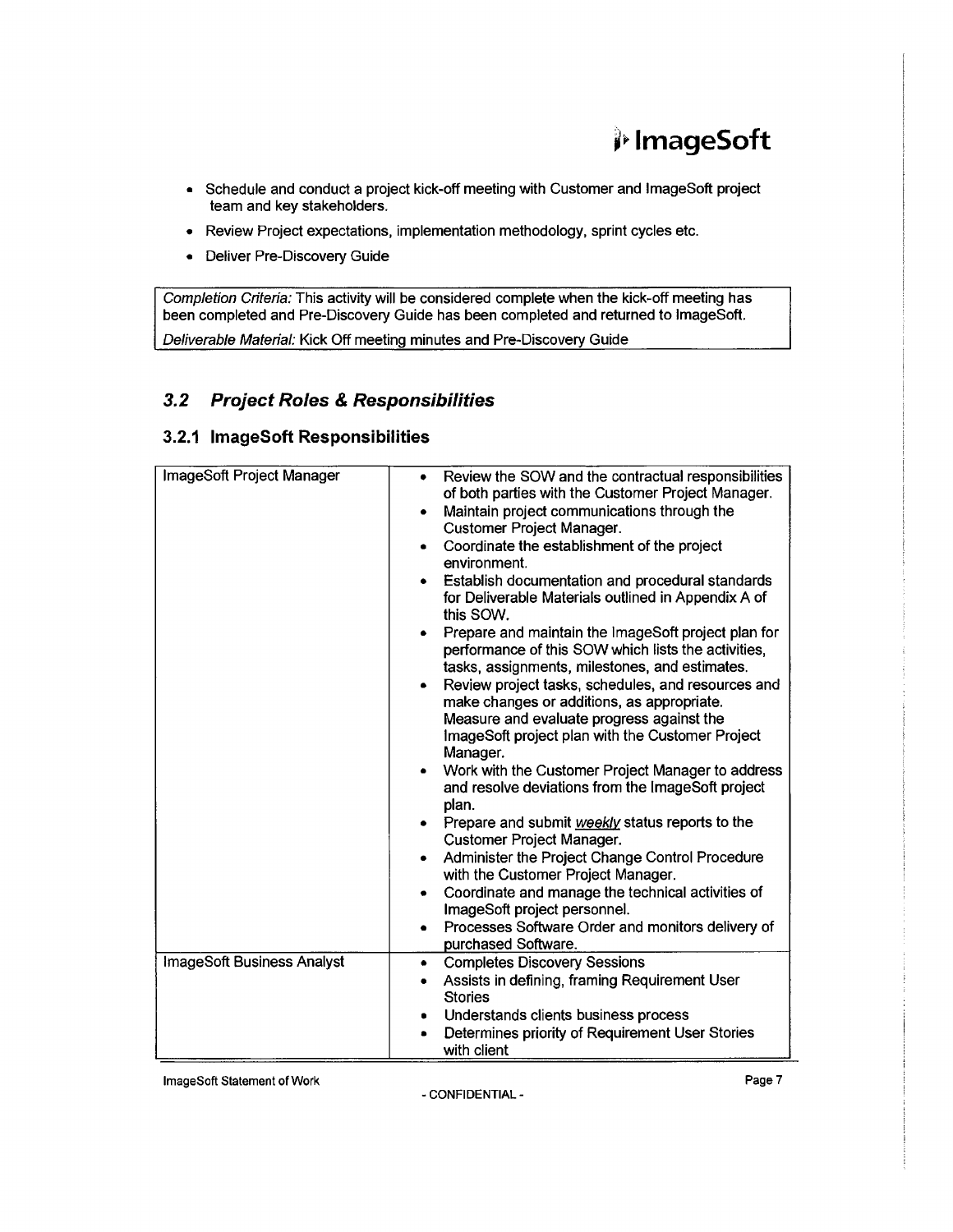|                          | <b>Creates Training Material</b><br>Provides Training up to 5 designated trainers who<br>will be responsible for training additional users.<br>May Assist with Testing                                                                                                                                                                                                                                                                                                                |
|--------------------------|---------------------------------------------------------------------------------------------------------------------------------------------------------------------------------------------------------------------------------------------------------------------------------------------------------------------------------------------------------------------------------------------------------------------------------------------------------------------------------------|
| <b>Solution Engineer</b> | Participates in Discovery Sessions<br>Assists in defining, framing Requirement User<br>Stories that are technical in nature<br>Understands clients technical architecture<br>٠<br>Installs the solution<br><b>Completes User Story Configuration</b><br><b>Completes User Story testing</b><br>Re-works issues from testing<br>Assists customer with testing<br>Leads Sprint Demo<br>Educates clients OnBase System Administrator on<br>implemented solution<br>Deploys to production |
| <b>Quality Assurance</b> | Participates in Discovery<br>Creates test acceptance for user story<br>Test user story                                                                                                                                                                                                                                                                                                                                                                                                |
| <b>Product Owner</b>     | Understands goals of Project<br>٠<br>Understands current solution<br>Clarifies configuration solution if needed.                                                                                                                                                                                                                                                                                                                                                                      |

### **3.2.2 Customer Responsibilities**

The successful completion of the proposed scope of work depends on the full commitment and participation of Customer management and all project personnel. The customer is expected to be active in the project and commit to regular meeting participating and testing during the sprint.

The responsibilities listed in this section are in addition to those responsibilities specified in the Agreement, and are to be provided at no charge to lmageSoft.

| Client Project Manager | Maintain the focal point for ImageSoft<br>$\bullet$                    |
|------------------------|------------------------------------------------------------------------|
|                        | communications relative to this project and who will                   |
|                        | have the authority to act on behalf of Customer in                     |
|                        | all matters regarding this project.                                    |
|                        |                                                                        |
|                        | Participate in each Sprint planning meeting by<br>$\bullet$            |
|                        | discussing the selected features with Company                          |
|                        | Participate in writing the conditions of satisfaction for<br>$\bullet$ |
|                        | each feature, so the team and client have a shared                     |
|                        |                                                                        |
|                        | definition of when a feature is done                                   |
|                        | Participate in the Sprint Review Meeting<br>$\bullet$                  |
|                        | Serve as the interface between ImageSoft and all<br>۰                  |
|                        | Customer departments participating in this project.                    |
|                        |                                                                        |
|                        | Administer the Project Change Control Procedure<br>٠                   |
|                        | with the ImageSoft Project Manager.                                    |
|                        | Review with the ImageSoft Project Manager<br>$\bullet$                 |
|                        | Customer invoice or billing requirements.                              |
|                        |                                                                        |

lmageSoft Statement of Work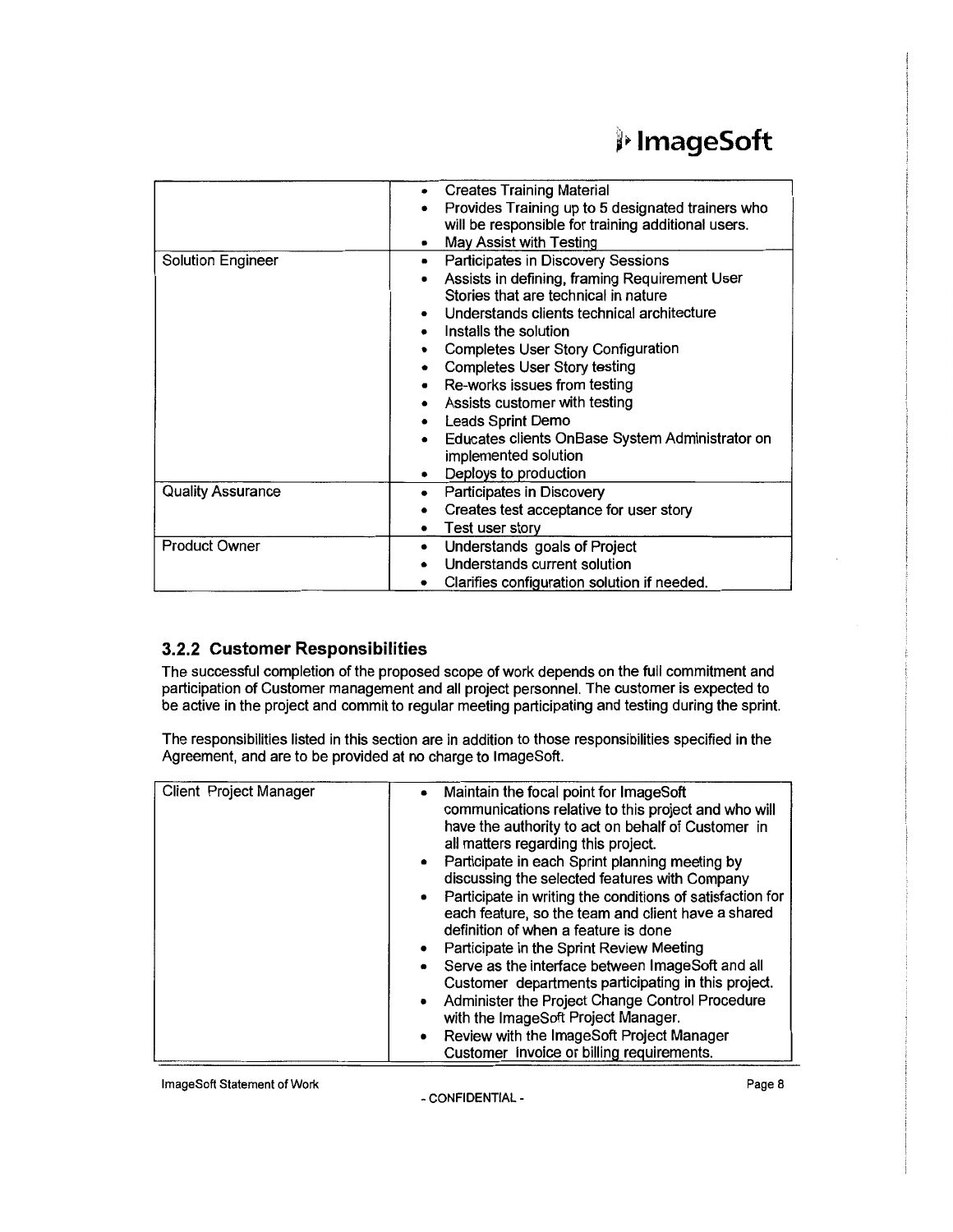|                       | Resolve deviations, project issues and escalate if<br>$\bullet$                                                                                                                                                                                                                                                                                                                                                                                                                                                                                                                                                                                                                                                      |
|-----------------------|----------------------------------------------------------------------------------------------------------------------------------------------------------------------------------------------------------------------------------------------------------------------------------------------------------------------------------------------------------------------------------------------------------------------------------------------------------------------------------------------------------------------------------------------------------------------------------------------------------------------------------------------------------------------------------------------------------------------|
|                       | necessary.<br>Obtain and provide information, data, decisions and<br>approvals, including problem resolution with base<br>software, within two working days of ImageSoft 's<br>request unless Customer and ImageSoft agree to<br>an extended response time.<br>Monitor and report project status on a regular basis<br>٠<br>to Customer management.<br>Verify that all tasks assigned to Customer are<br>performed according to the agreed upon project<br>plan.<br>Verify that all Customer resources are available to<br>$\bullet$<br>the ImageSoft project team.<br>Verify that all invoices are paid in a timely manner.<br>٠<br>Provide relevant information and documentation                                  |
|                       | required for the engagement. Customer agrees that<br>all information disclosed or to be disclosed to<br>ImageSoft is and will be true, accurate and not<br>misleading in any material respect. ImageSoft will<br>not be liable for any loss, damage or deficiencies in<br>the services arising from inaccurate, incomplete, or<br>otherwise defective information and materials<br>supplied by Customer.                                                                                                                                                                                                                                                                                                             |
|                       | Customer will ensure that its staff is available to<br>$\bullet$<br>provide such assistance as ImageSoft reasonably<br>requires and that ImageSoft is given reasonable<br>access to Customer's Senior Management team, as<br>well as any members of its staff to enable ImageSoft<br>to provide the Services. Customer will ensure that<br>its staffs have the appropriate skills and experience.<br>If any Customer staff fails to perform as required,<br>Customer will make suitable additional or alternative<br>staff available.<br>Prioritize features by business value.<br>٠<br>Ensure testing of user stories is completed as<br>$\bullet$<br>planned.<br>Coordinate and designate train the trainer staff. |
| Subject matter expert | ٠<br>Complete documents that ImageSoft may utilize and<br>۰<br>provide; like customer surveys for data collection<br>(i.e. volumes/doc inventory). Customer is<br>responsible for distributing the survey&<br>questionnaire to the repository owners and<br>collecting the completed questionnaires. It is<br>assumed the questionnaires will be completed and<br>returned within (5) business days from the time<br>delivered to Customer.<br>Customer will be responsible for developing UAT<br>Test Plan, planning and conducting all User<br>Acceptance Testing (UAT) activities. Additionally,<br>Customer is responsible for providing test data in a                                                          |

lmageSoft Statement of Work **Page 9**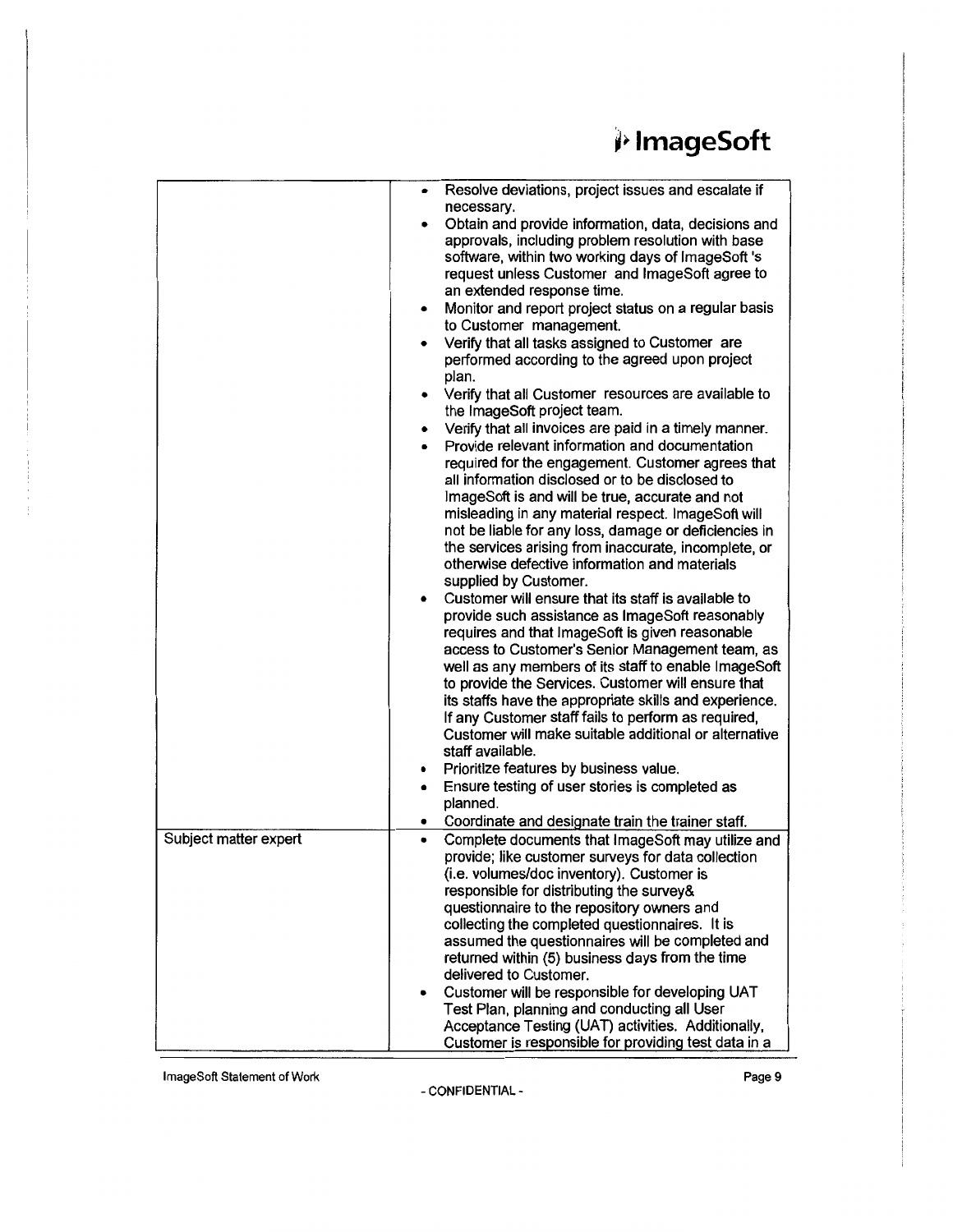|                     | format that is ready of use by ImageSoft for their                                                                   |
|---------------------|----------------------------------------------------------------------------------------------------------------------|
|                     | internal solution test phase.<br>Customer will provide the development and testing                                   |
|                     | tools.                                                                                                               |
|                     | Assists in prioritizing features by business value<br>٠                                                              |
|                     | Participates in each Sprint planning meeting by<br>٠                                                                 |
|                     | discussing the selected features with Company                                                                        |
|                     | Test completed user stories during Sprint.<br>٠                                                                      |
| Network/IT Resource | Provide network connectivity and troubleshooting<br>٠<br>assistance.                                                 |
|                     | Provide ability to monitor network traffic and isolate<br>٠<br>bottlenecks.                                          |
|                     | Applies technical assistance concerning the                                                                          |
|                     | integration with existing Customer systems (if<br>applicable).                                                       |
|                     | Customer is responsible for ensuring that data is<br>٠                                                               |
|                     | secure and protected at all times on Customer                                                                        |
|                     | computers. ImageSoft is not responsible for and                                                                      |
|                     | cannot be held liable for inadvertent data disclosure                                                                |
|                     | or theft from Customer computers.                                                                                    |
|                     | Provide all relevant documentation of their existing<br>$\bullet$                                                    |
|                     | IT architecture and technical infrastructure that                                                                    |
|                     | integrate with the line of business application<br>components.                                                       |
|                     | Customer will be responsible for any programming                                                                     |
|                     | in legacy systems necessary to provide data to any                                                                   |
|                     | application(s) provided by ImageSoft under this<br>SOW.                                                              |
|                     | Obtains and installing the required hardware and                                                                     |
|                     | software infrastructure in a timeframe consistent                                                                    |
|                     | with the deployment schedule established jointly by                                                                  |
|                     | Customer and ImageSoft.                                                                                              |
|                     | Provides adequate access to all systems (servers<br>$\bullet$<br>and workstations) that are required by the project. |
|                     | This may include but is not limited to on-site and                                                                   |
|                     | remote via the Internet.                                                                                             |
|                     | Customer will be responsible for all services or third                                                               |
|                     | party software for implementing or managing                                                                          |
|                     | customer's disaster recovery activities. SOW does                                                                    |
|                     | not include these items. With OnBase System                                                                          |
|                     | Admin<br>Provide remote access as ImageSoft's professional                                                           |
|                     | services will be performed both onsite, at the                                                                       |
|                     | customer's facility, and remotely from ImageSoft's                                                                   |
|                     | offices. Customer may be required to supervise                                                                       |
|                     | remote access to servers and/or workstation                                                                          |
|                     | computers during implementation and for support                                                                      |
|                     | purposes once in production use.                                                                                     |
|                     | Customer will provide adequate user workstations,                                                                    |
|                     | monitors, operating system software, suitable office                                                                 |
|                     | space, including office supplies, furniture,                                                                         |

lmageSoft Statement of Work **Page 10**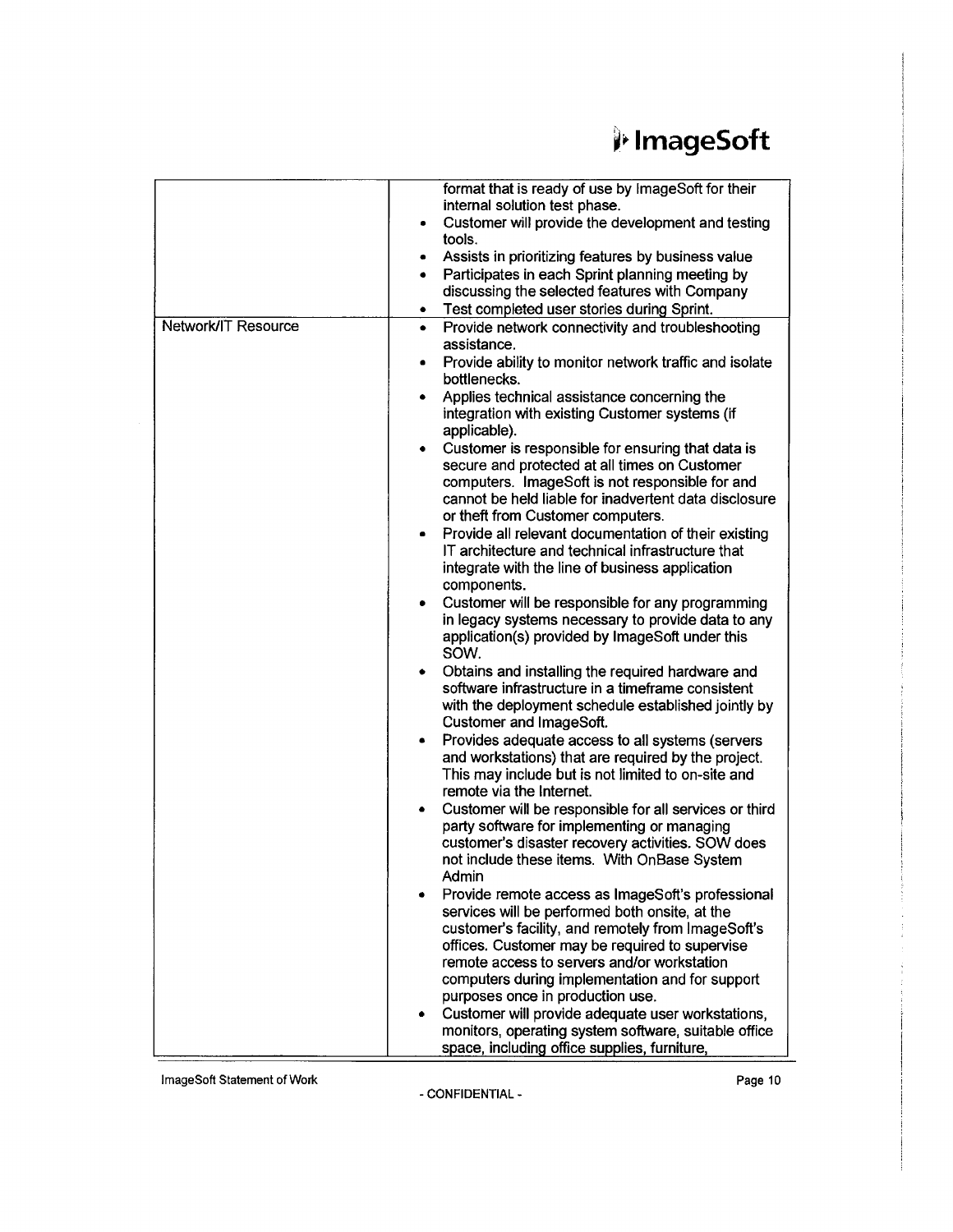|                      | telephones, voice mail, analog lines and other<br>facilities for the ImageSoft Project Team while<br>working on Customer premises. Facilities should be<br>comparable to those provided to Customer<br>personnel performing similar work.<br>Customer will provide the necessary software and<br>licenses that ImageSoft will use for developing<br>custom components and applications.<br>Customer expertise to handle issues with printers,<br>cabling, and PCs before, during, and after rollout is<br>expected. The system being provided runs in a<br>Local Area Network and Web environment. As<br>such, the performance of the system is directly<br>related to, among other things: available network<br>bandwidth, network segmenting, and the<br>performance of other applications. For this reason,<br>ImageSoft can make no guarantees as to system<br>response time.<br>Customer will ensure it has appropriate agreements<br>in place with third parties to enable ImageSoft to<br>perform the services under this SOW. This includes<br>Customer using or providing ImageSoft with third<br>party information, software, support or materials for<br>the project including but not limited to, where<br>Customer is employing other suppliers whose work<br>may affect ImageSoft's ability to provide the<br>services. Unless specifically agreed to otherwise in<br>writing, Customer will be responsible for the<br>management of the third parties and the quality of<br>their input and work. Except to the extent ImageSoft<br>specifically agrees otherwise in this SOW, Customer<br>is solely responsible for any third party hardware,<br>software or communications equipment used in<br>connection with the services.<br>Test applicable user stories during sprint. |
|----------------------|-----------------------------------------------------------------------------------------------------------------------------------------------------------------------------------------------------------------------------------------------------------------------------------------------------------------------------------------------------------------------------------------------------------------------------------------------------------------------------------------------------------------------------------------------------------------------------------------------------------------------------------------------------------------------------------------------------------------------------------------------------------------------------------------------------------------------------------------------------------------------------------------------------------------------------------------------------------------------------------------------------------------------------------------------------------------------------------------------------------------------------------------------------------------------------------------------------------------------------------------------------------------------------------------------------------------------------------------------------------------------------------------------------------------------------------------------------------------------------------------------------------------------------------------------------------------------------------------------------------------------------------------------------------------------------------------------------------------------------------------------------------------------------------------------|
| OnBase System Admin  | <b>Completes OnBase training</b><br>$\bullet$                                                                                                                                                                                                                                                                                                                                                                                                                                                                                                                                                                                                                                                                                                                                                                                                                                                                                                                                                                                                                                                                                                                                                                                                                                                                                                                                                                                                                                                                                                                                                                                                                                                                                                                                                 |
|                      | Understands the implemented solution<br>٠                                                                                                                                                                                                                                                                                                                                                                                                                                                                                                                                                                                                                                                                                                                                                                                                                                                                                                                                                                                                                                                                                                                                                                                                                                                                                                                                                                                                                                                                                                                                                                                                                                                                                                                                                     |
|                      | Participates in Sprint Planning                                                                                                                                                                                                                                                                                                                                                                                                                                                                                                                                                                                                                                                                                                                                                                                                                                                                                                                                                                                                                                                                                                                                                                                                                                                                                                                                                                                                                                                                                                                                                                                                                                                                                                                                                               |
|                      | Tests applicable user stories during sprint<br>$\bullet$                                                                                                                                                                                                                                                                                                                                                                                                                                                                                                                                                                                                                                                                                                                                                                                                                                                                                                                                                                                                                                                                                                                                                                                                                                                                                                                                                                                                                                                                                                                                                                                                                                                                                                                                      |
| <b>Product Owner</b> | Understands goals of Project<br>$\bullet$                                                                                                                                                                                                                                                                                                                                                                                                                                                                                                                                                                                                                                                                                                                                                                                                                                                                                                                                                                                                                                                                                                                                                                                                                                                                                                                                                                                                                                                                                                                                                                                                                                                                                                                                                     |
|                      | Understands business and technical needs.                                                                                                                                                                                                                                                                                                                                                                                                                                                                                                                                                                                                                                                                                                                                                                                                                                                                                                                                                                                                                                                                                                                                                                                                                                                                                                                                                                                                                                                                                                                                                                                                                                                                                                                                                     |
|                      | <b>Attends Sprint Demonstrations</b>                                                                                                                                                                                                                                                                                                                                                                                                                                                                                                                                                                                                                                                                                                                                                                                                                                                                                                                                                                                                                                                                                                                                                                                                                                                                                                                                                                                                                                                                                                                                                                                                                                                                                                                                                          |
|                      | Decides on user story priority if necessary<br>$\bullet$                                                                                                                                                                                                                                                                                                                                                                                                                                                                                                                                                                                                                                                                                                                                                                                                                                                                                                                                                                                                                                                                                                                                                                                                                                                                                                                                                                                                                                                                                                                                                                                                                                                                                                                                      |
|                      |                                                                                                                                                                                                                                                                                                                                                                                                                                                                                                                                                                                                                                                                                                                                                                                                                                                                                                                                                                                                                                                                                                                                                                                                                                                                                                                                                                                                                                                                                                                                                                                                                                                                                                                                                                                               |

ImageSoft Statement of Work **Page 11**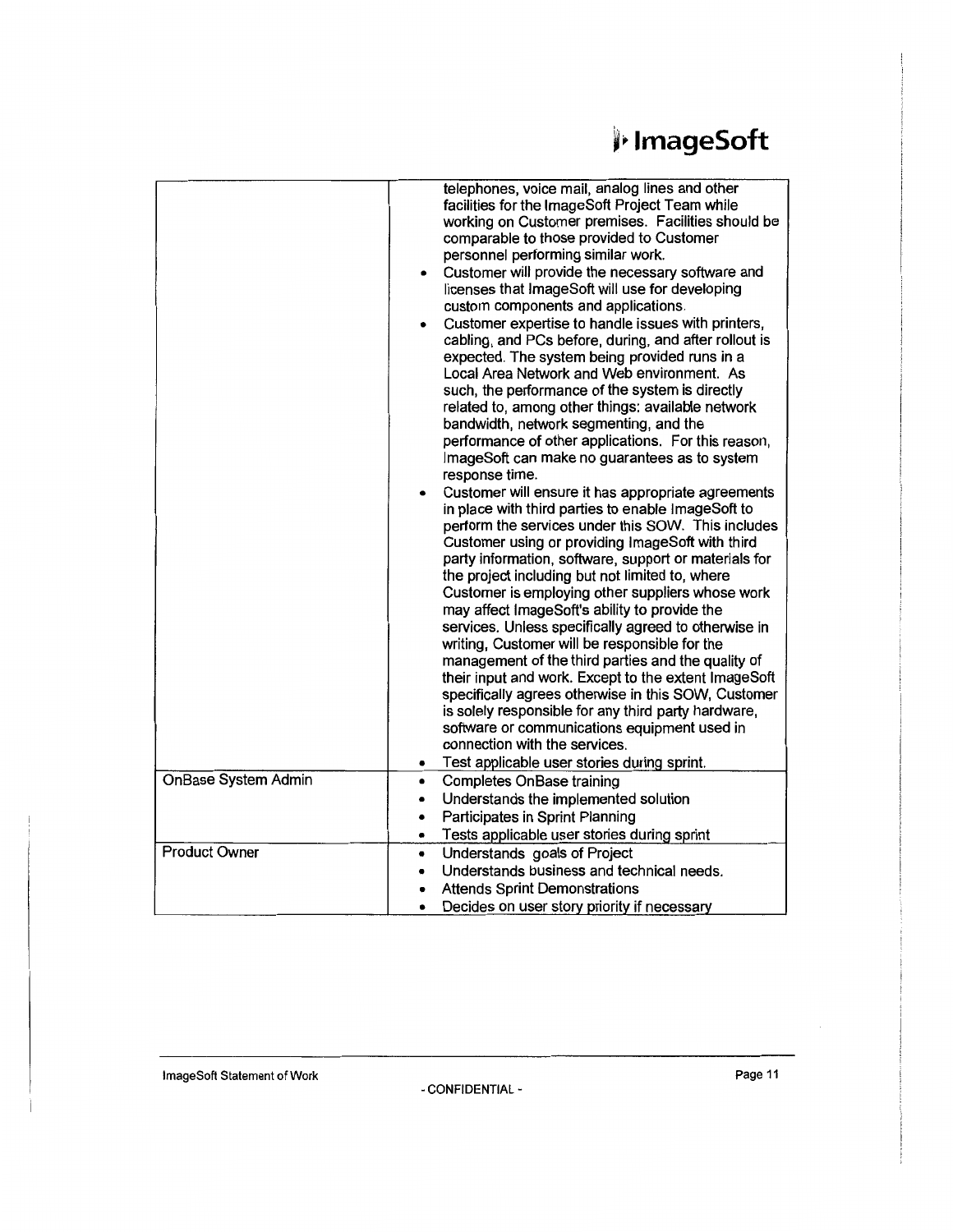## ~j) **lmageSoft**

### **3.3 Build & Unit Test**

The objective of this activity is to install and configure the base system software and to develop custom code as defined in the Functional Specification Document. This activity includes the following subtasks:

### **3.3.1 Installation and Configuration**

The objective of this activity is to install and configure the software required for this scope of work. Customer resources will be available as needed to support this activity.

This activity consists of the following subtasks:

- Review Customer platform standards in preparation of software
- Provide consulting and conduct install readiness assessment of Customer's infrastructure and Network - validate base server, operating system, connectivity, and software prerequisites prior to install.
- Conduct facility-planning and consulting session with Customer in preparation for the installation and configuration activities.
- Install and configure OnBase modules:
	- Setup Server and Production Environment
	- Create OnBase Test Environment
	- Install OnBase Multi-User and Unity Client Server Software (v13)
	- Install OnBase and lmageSoft Software Modules
	- Remotely install and configuration of AutoStore MFP Express Device Licenses on up to 15 devices (lmageSoft will be sub-contracting these professional services to Notable Solutions, Inc.}
	- Develop and test a utility and provide reporting capability for extracting the documents and index data from existing Customer IBM FileNet Document Management Solutions.

Completion Criteria: This activity will be complete when the installation of the software has been verified.

Deliverable Material: None.

#### **3.3.2 FileNet Data and Image Conversion/Migration**

lmageSoft will work together with Customer's staff to migrate images and index data from Customer's existing IBM FileNet Document Management Solution to the new OnBase system. This task will be performed jointly with Muskegon.

This activity consists of the following subtasks:

• Develop an understanding and document how the following will map to the OnBase system:

**ImageSoft Statement of Work Page 12**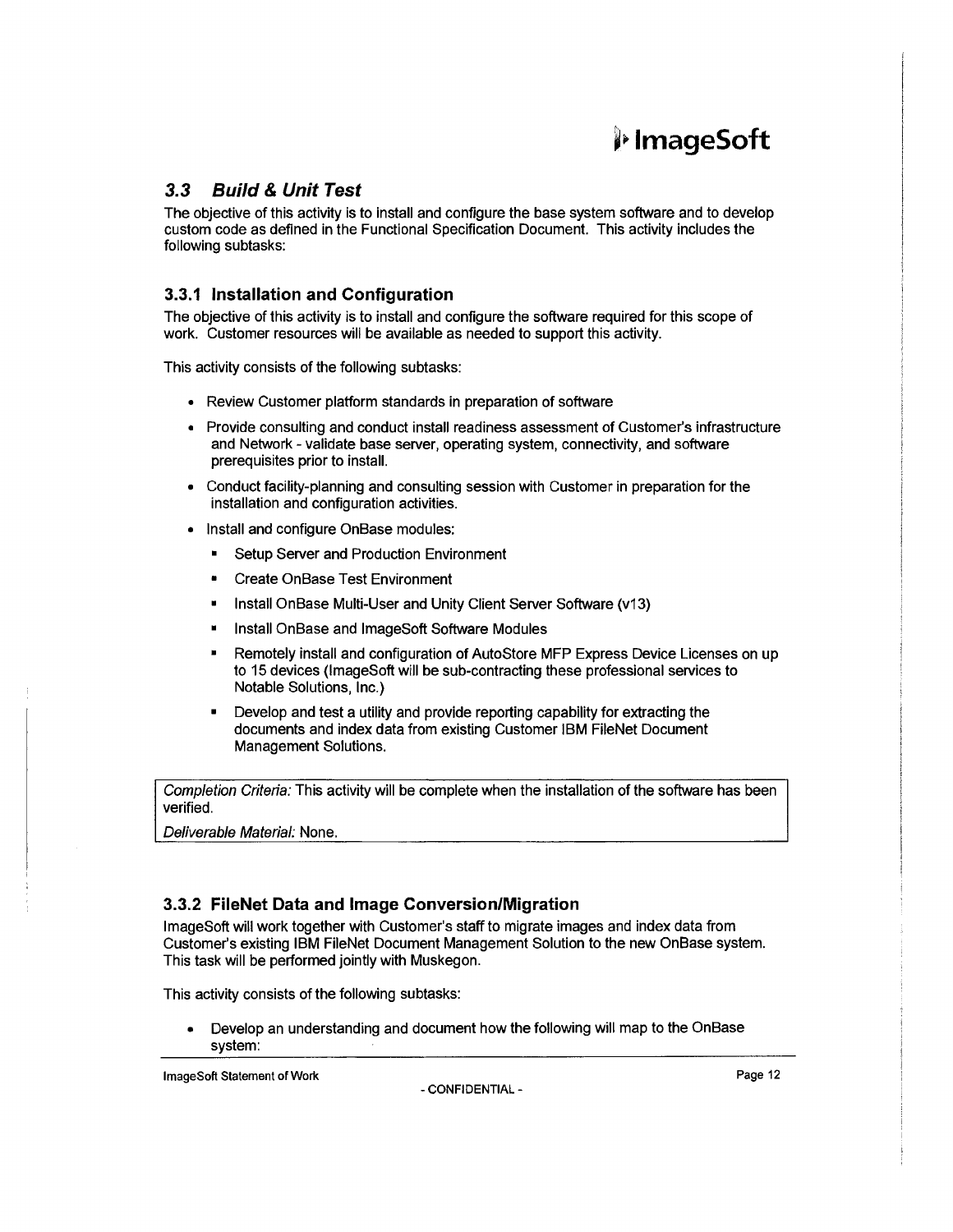## i" **lmageSoft**

- Document types
- Current folder structure
- Indexing information
- Naming conventions
- Create a document-mapping chart to be utilized to ensure that both lmageSoft and the customer are in agreement on how documents should appear in the new OnBase system.
- Implement a third-party FileNet extraction utility that will pull the documents and index information from FileNet into a neutral format.
- Configure the OnBase Document Import Processor (DIP) Job to facilitate the actual import of the images into the On Base Repository.
- Conduct a test of the Conversion process and verify the import results.
- Schedule and execute DIP import jobs for an initial subset of the documents.
- Train Muskegon on the conversion process and recommended approach; conduct turnover
- Once conversion is complete, a reconciliation report will be run to ensure that all documents were successfully converted into the OnBase System.
- Review conversion results with Customer and secure signoff of Converted FileNet Database

lmageSoft will provide the technical approach and the high level oversight of the Data Conversion activities. Customer will need to be involved in the initial conversion discovery process and for customer sign-off on the document mapping chart, test batch evaluation, and the final reconciliation report. We will create the mechanism for the conversion and run through a set of test documents to verify the approach is working and satisfactory for the project needs. lmageSoft will then train Customer on how to execute the process and customer will be responsible for converting the remaining documents.

#### Assumptions:

- Only images and index data will be migrated. No annotations, highlighting, document markups or other types of documents will be converted.
- Image will be migrated in their native format. Image format changes are not included.
- Index changes are not included as part of this migration.
- Muskegon has approximately 1.3M documents in their current IBM FileNet solution to be converted.
- The FileNet system is operational.

Completion Criteria: This activity will be complete when the approximately 1.3M documents have been migrated to OnBase.

Deliverable Material: None

lmageSoft Statement of Work **Page 13** and the extent of Work Page 13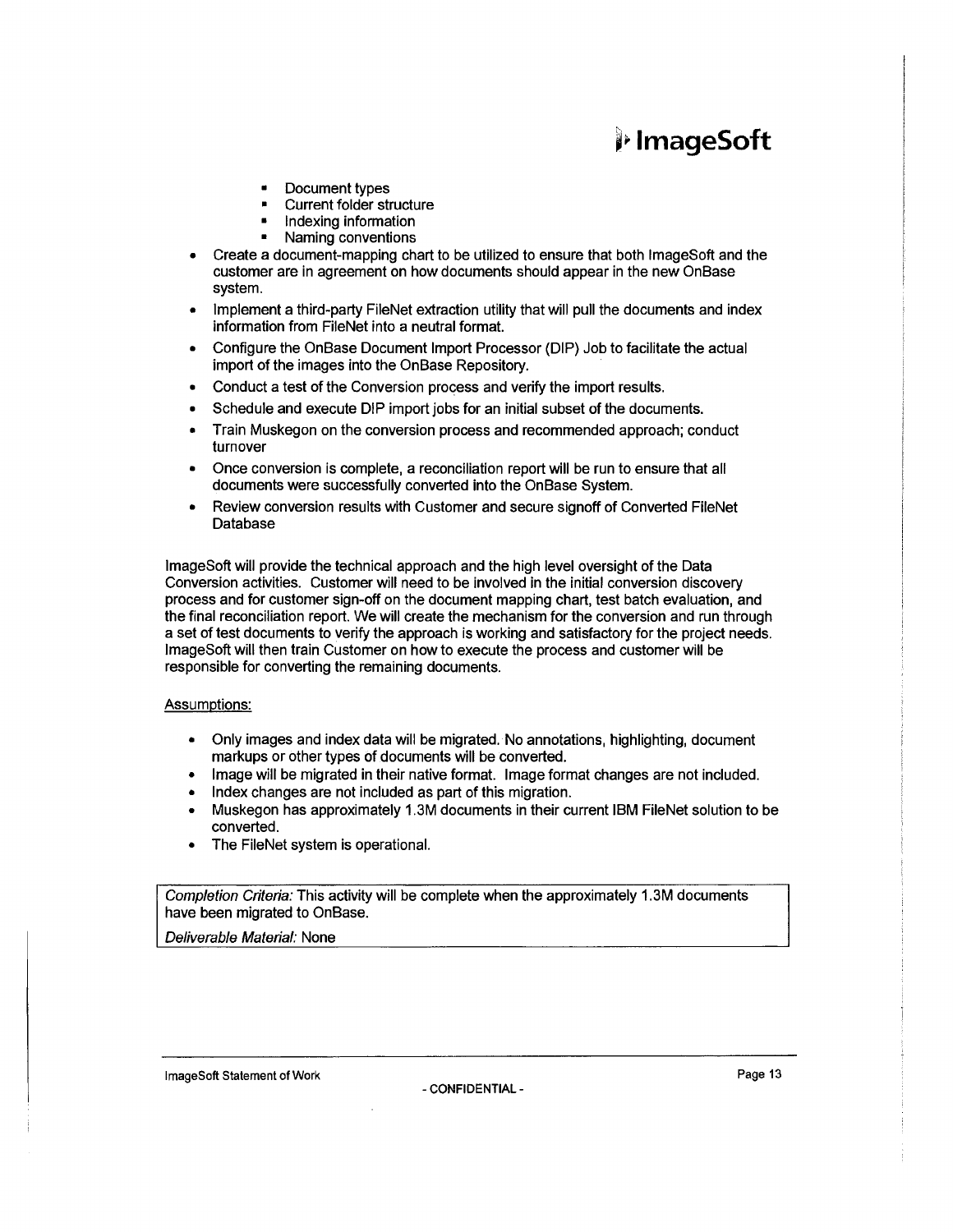## •J- **lmageSoft**

#### 3.3.3 Agile Configuration

#### 3.3.3.1 Release Planning

The objective of this activity is to define the scope of the various Agile releases based on the defined SOW budget/scope.

This activity consists of the following subtasks:

- Hold Release Planning meeting(s) where customer and lmageSoft will collaboratively develop and document the project scope and an estimate of the number of sprints based on the limits of the SOW.
- Prioritize Releases
- lmageSoft will publish the results of this meeting by collecting notes from all participants and developing a summarization document. This document will be submitted to all participants for review and clarification.
- Determine Test Acceptance Criteria for each release.

#### Assumptions:

1. lmageSoft will drive the scope and the number of releases based on the SOW budget.

Completion Criteria: This activity will be complete when the Release Planning notes are published to the team.

#### 3.3.3.2 Sprint Planning

The objective of this activity is to define the functional and technical requirements for the each of the departments and advanced workflows. The Agile approach calls for requirements to be translated into "User Stories" which simplify the documentation and purpose of required features. The Customer's implementation team will participate in both discovery and sprint planning sessions.

This activity consists of the following subtasks:

- Conduct up to eight (8) full-day onsite discovery sessions through the duration of the project. ·Several sessions may occur prior to sprint work starting, and additional sessions may occur in subsequent sprints.
- Re-validate scope and estimates. Any changes that arise will be managed through the procedure described in Appendix C~1: Project Change Control Procedure.
- Plan Sprints

Completion Criteria: This activity will be complete when Requirement User Stories are created and prioritized.

Deliverable Material: Agreed upon User Story listing published

lmageSoft Statement of Work **Page 14** and the extent of Work Page 14 and the extent of Page 14 and the extent of Morte of Page 14 and the extent of Work **Page 14** and the extent of Work **Page 14** and the extent of Work **Pa**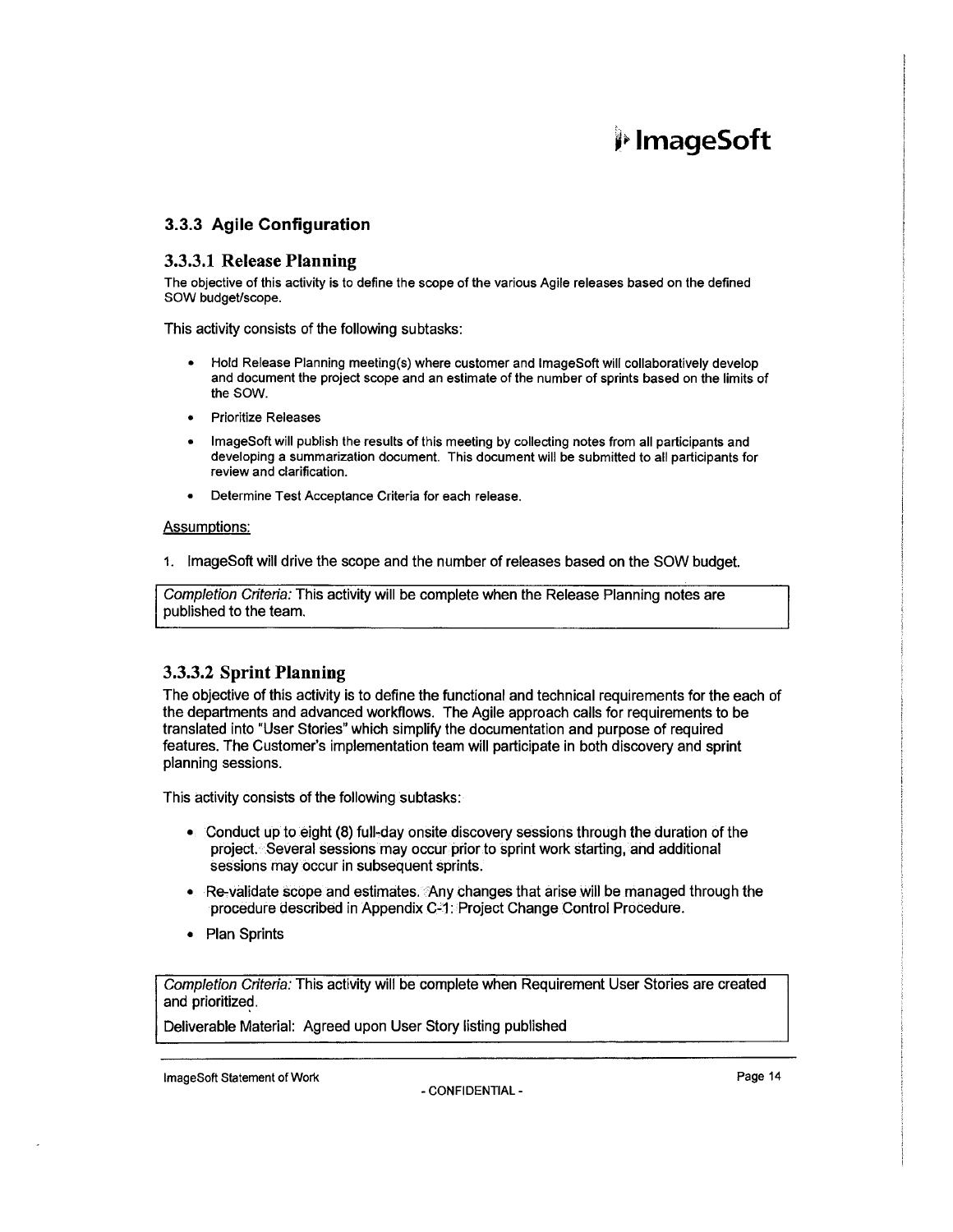#### 3.3.3.3 Configuration Sprints

lmageSoft has currently estimated the project to consist of 13.5 sprints each which will be two (2) week duration or less. The Customer Product Owner and lmageSoft team will jointly define the contents of each sprint. Deployment to Production environment occurs in a mutually agreed upon Sprint whereas a completed and tested advanced workflow will be released to production.

This activity consists of the following subtasks:

- Configure and Test agreed upon "User Stories" in Solution (OnBase, Workflow, TrueSign, TrueCertify, JusticeTech)
- Customer Test agreed upon User Stories for acceptance completion as defined in User Story.
- Demonstrate Completed Sprint Work to entire implementation team.
- Release aggregated Sprint work to production if applicable for sprint.

Completion Criteria: This activity will be complete when user stories for the sprint are completed and demonstrated to project team.

Deliverable Material: Configured software as defined in Advanced Workflow

#### 3.3.4 Solution Training

#### 3.3.4.1 OnBase Functional Training

The objective of this activity is to train up to 10 designated customer trainers who will be responsible for training additional users. Five (5), four-hour training session will be conducted using a Train-The-Trainer (T3) approach. The Customer designated T3 trainers will be responsible for training additional users. As a prerequisite, T3 Trainers will take the Hyland end user web-based course.

This activity consists of the following subtasks:

- Provide Customer with installation instructions for any machines to be used during training session.
- Log in remotely to a sample training machine to ensure training readiness.
- Prepare training script.
- Plan and discuss with Customer how and where the training will be conducted.
- lmageSoft assumes the following number (5) of train the trainer class will be conducted in each of the following functional user sets:
	- Circuit Court Users Civil, Criminal and Juvenile (3)
	- a Family Division Users (1)

ImageSoft Statement of Work - CONFIDENTIAL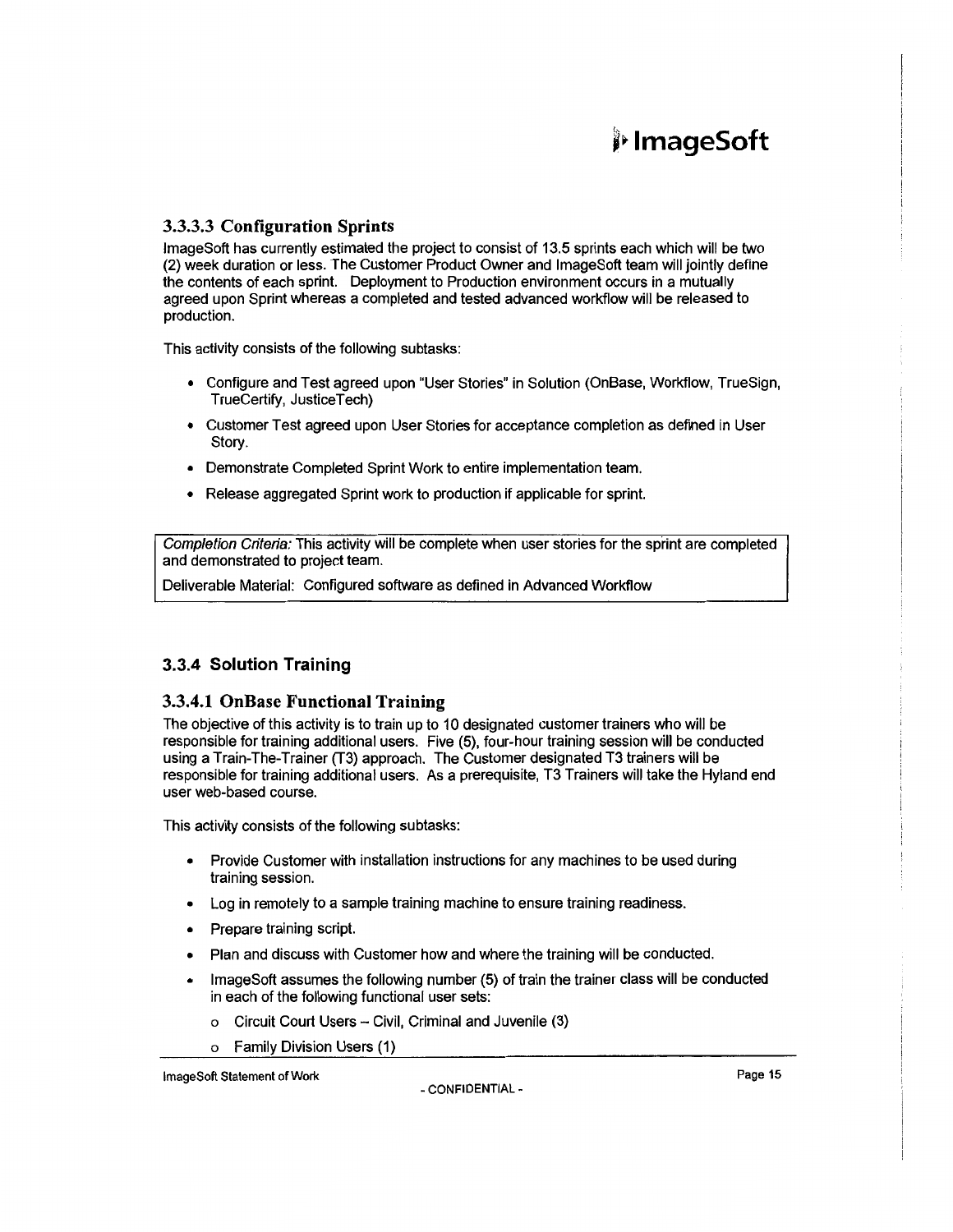## ~i' **lmageSoft**

- o Probate Court (1)
- Provide standard Hyland OnBase End User functionality and scanning training materials.
- Schedule and conduct five (5), four-hour end user T3 training session.

Completion Criteria: This activity will be complete when the iJustice/OnBase End User Functional and Scan Training sessions have occurred.

Deliverable Material: Standard Hyland End User Functional and Scan/Validation Training Materials.

#### 3.3.4.2 Conduct Case Type Workflow Training

The objective of this activity is to train up to 10 designated trainers who will be responsible for training additional users. Eight (8),Workflow Solution four-hour training sessions will be conducted using a Train-The-Trainer (T3) approach. The Customer designated T3 trainers will be responsible for training additional users.

This activity consists of the following subtasks:

- Provide Customer with installation instructions for any machines to be used during training session.
- Log in remotely to a sample training machine to ensure training readiness.
- Prepare training scripts.
- Plan and discuss with Customer how and where the training will be conducted.
- No training materials will be provided beyond standard Hyland workflow training materials
- Review materials with Customer.
- Conduct train the trainer class will be conducted in each of the following iJustice workflow user groups:
	- o Circuit Court Filing Review Workflow Training Class (3 Sessions)
	- o Circuit Court Judicial Workflow Training Class (3 Sessions)
	- o Family Division Workflow Training Class (1 Sessions)
	- o Probate Workflow Training Class (1 Session)
- Conduct OnBase DocComp Template Enterprise Training (1 Session)

Completion Criteria: This activity will be complete when the Workflow T3 Training sessions have occurred.

Deliverable Material: lmageSoft and Hyland Standard Workflow Training Materials.

lmageSoft Statement of Work **Page 16** and the extent of Work Page 16 and the extension of Page 16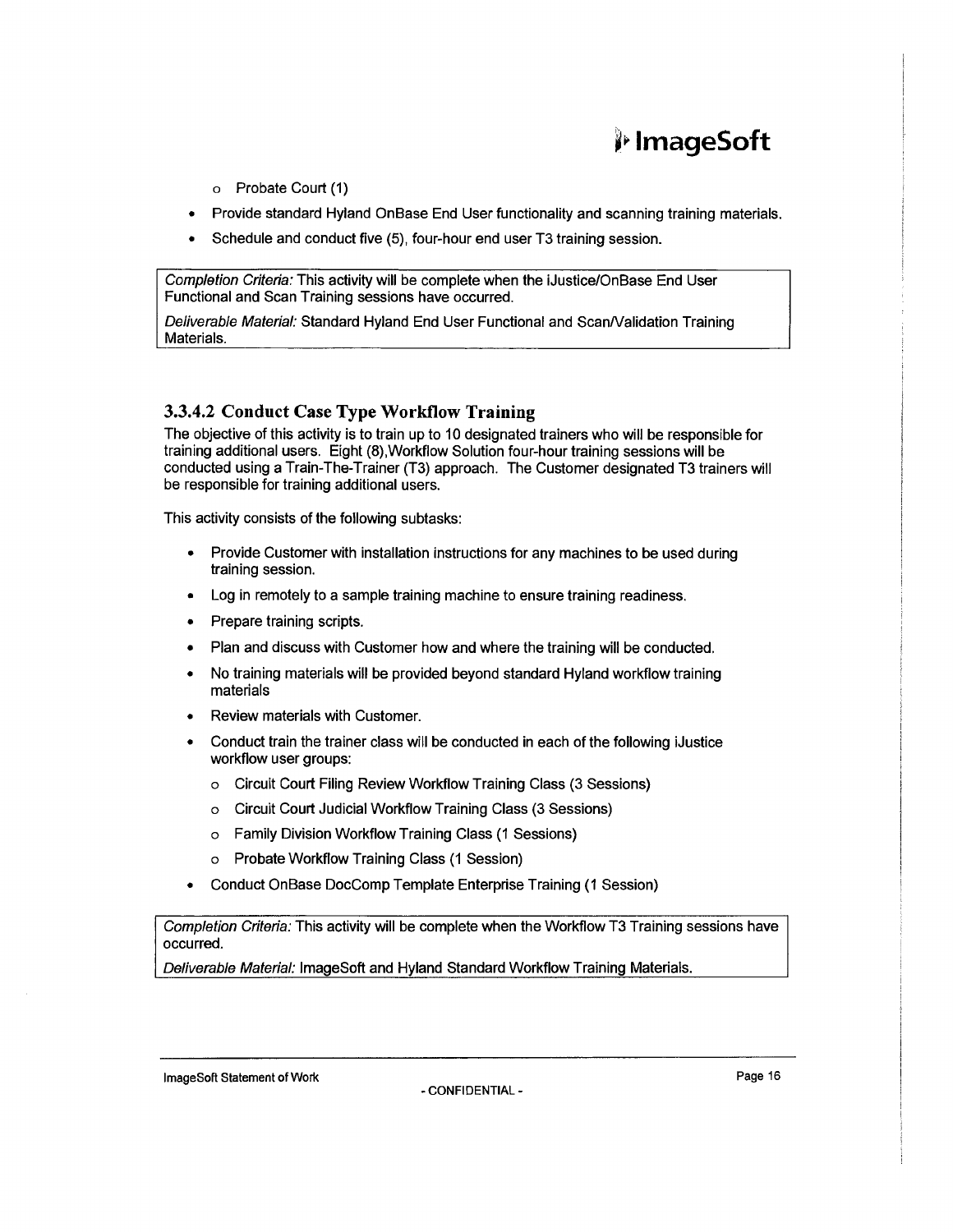### 3.3.4.3 Conduct Solution Knowledge Transfer and Technical Training

The purpose of this task is to train the designated Customer System Administrator on how to manage and administer the implemented system.

This activity consists of the following subtasks:

- Prepare Systems Administrator Training notes.
- Schedule and conduct two (2), eight-hour Systems Administrator walkthrough training sessions using a "hands on" skills transfer training method.

Completion Criteria: This activity will be complete when the System Administration Training has been conducted.

Deliverable Material: System Administrator Training Notes.

#### 3.3.4.4 OnBase Certification Trainings

The purpose of this task is to train the designated Customer System and Workflow Administrator on how to manage and administer the system.

This activity consists of the following subtasks:

- Schedule and conduct one (1) OnBase Certified System Administration and one (1) OnBase Certified Workflow Administration classroom training sessions using a "hands on" skills transfer training method
- Training will be conducted by Hyland Software. Classes are available onsite in Westlake, OH, Irvine, CA or via live online training class.

Completion Criteria: This activity will be complete when both the System Administration and Workflow Administration Trainings have been completed.

Deliverable Material: Standard OnBase System Admin and Workflow Admin Materials

#### 3.4 Assist User Acceptance Testing

User Acceptance Testing (UAT) focuses on final end to end testing the delivered solution prior to the releasing the solution into production environment.

The objective of this activity is for the customer to verify that the solution has been configured to the agreed upon User Stories.

This activity consists of the following subtasks: • Prepare for Customer's User Acceptance Testing

ImageSoft Statement of Work **Page 17**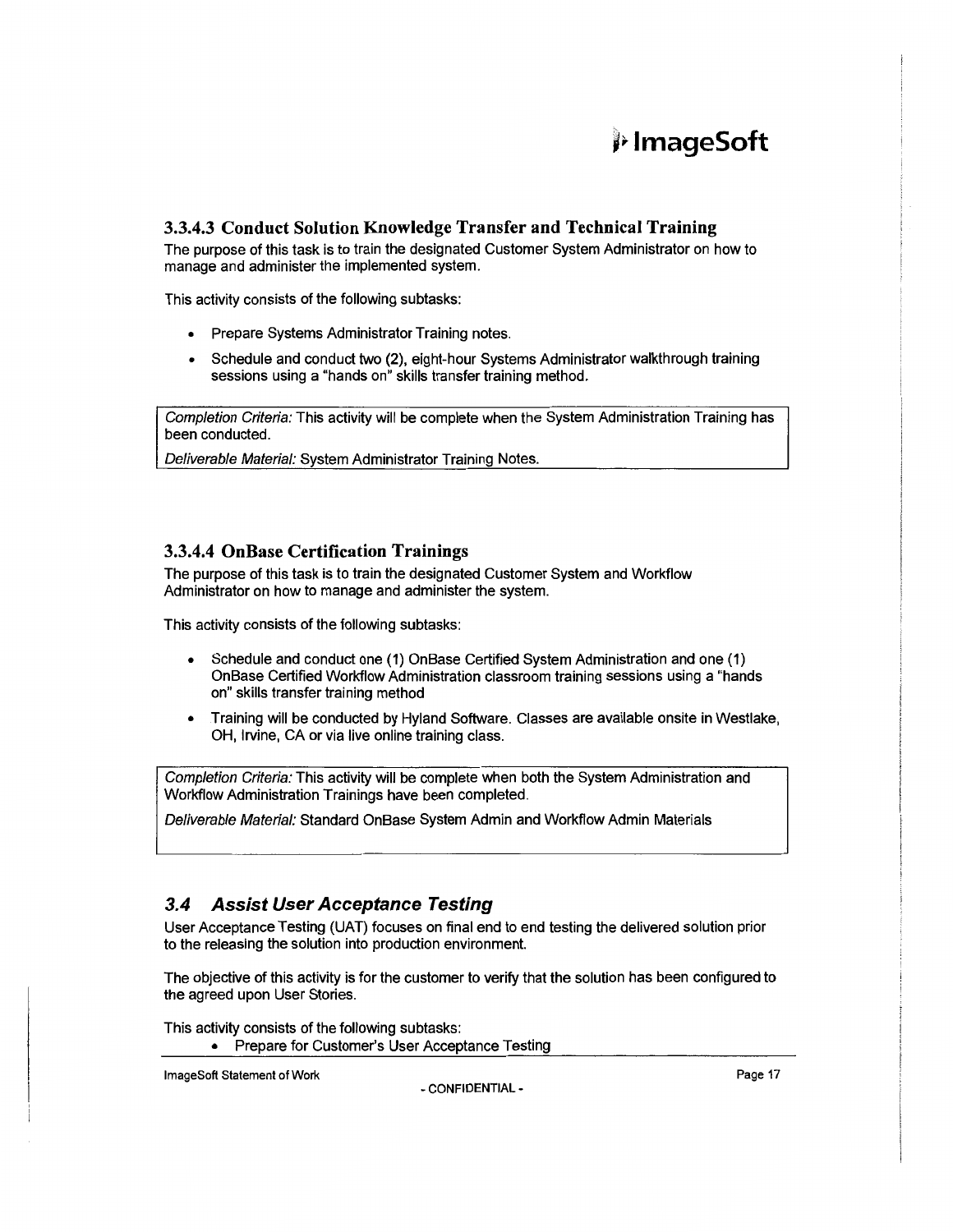## j;. **lmageSoft**

- Provide assistance to Customer's User Acceptance Testing which will performed in both onsite and remotely meetings
- Working to fix identified problems
- Assist to retest as required
- Deliver the solution configuration to the Customer Project Manager

Completion Criteria: This activity will be complete when the lmageSoft and OnBase Solution configuration has been verified by the Customer.

Deliverable Material: lmageSoft iJustice and OnBase Solution configuration

### **3.5 Assist Production Cutover (Go-live)**

The purpose and objective of this activity is to cutover (move) the final configured solution to a production environment. Production cutover is a joint effort, and will require significant effort from Customer.

This activity consists of the following subtasks:

• Assist Customer in Production cutover activities for each identified Agile Release defined in the SOW

Completion Criteria: This activity will be complete when the lmageSoft iJustice and OnBase Solution configuration has been cutover to the production environment.

Deliverable Material: None

### **3.6 Transition to Support**

The objective of this activity is to provide transition of the newly implemented production release from the lmageSoft professional services team to the lmageSoft CustomerCare support team. All work will be conducted remotely.

This activity consists of the following subtasks:

- Provide professional services team support to Customer for the newly implemented system prior to transition to lmageSoft CustomerCare support
- Schedule and conduct a meeting with the Customer and lmageSoft CustomerCare Support

Completion Criteria: This activity will be complete when production release has been transition to the lmageSoft Customer Care support team.

Deliverable Material: None

### **3. 7 System Support**

lmageSoft has included support for the system after it is accepted or goes into production for twelve (12) months. Post-Production Support includes lmageSoft Customer Care support

**ImageSoft Statement of Work** Page 18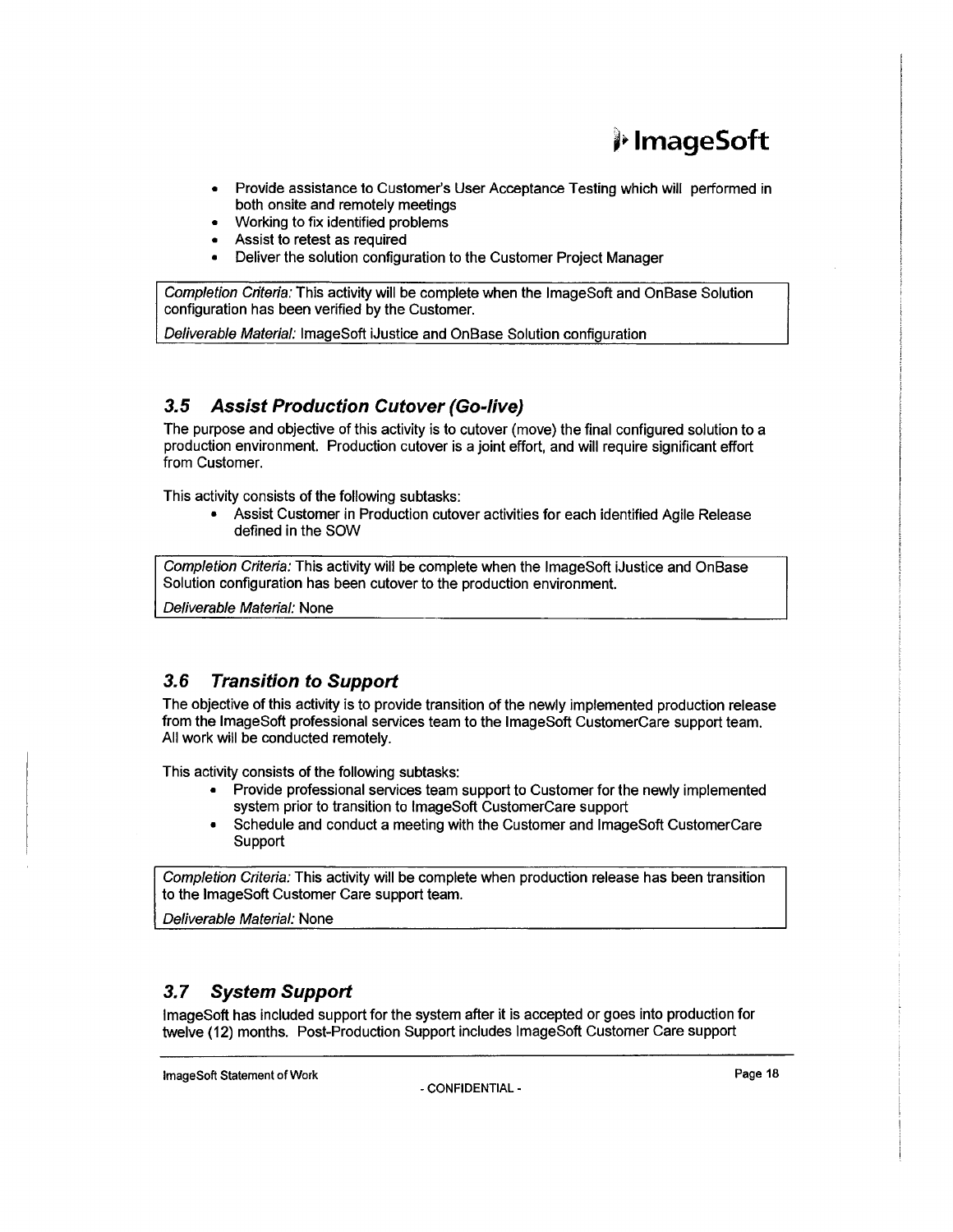## ., **lmageSoft**

coverage Production support is described in the external System Maintenance Agreement (SMA).

Completion Criteria: This activity will be complete when 12 Months of post-production support has been provided to the Customer. Production support is typically renewable on an annual basis per the terms of the SMA.

Deliverable Material: None

Image Soft Statement of Work Page 19

Í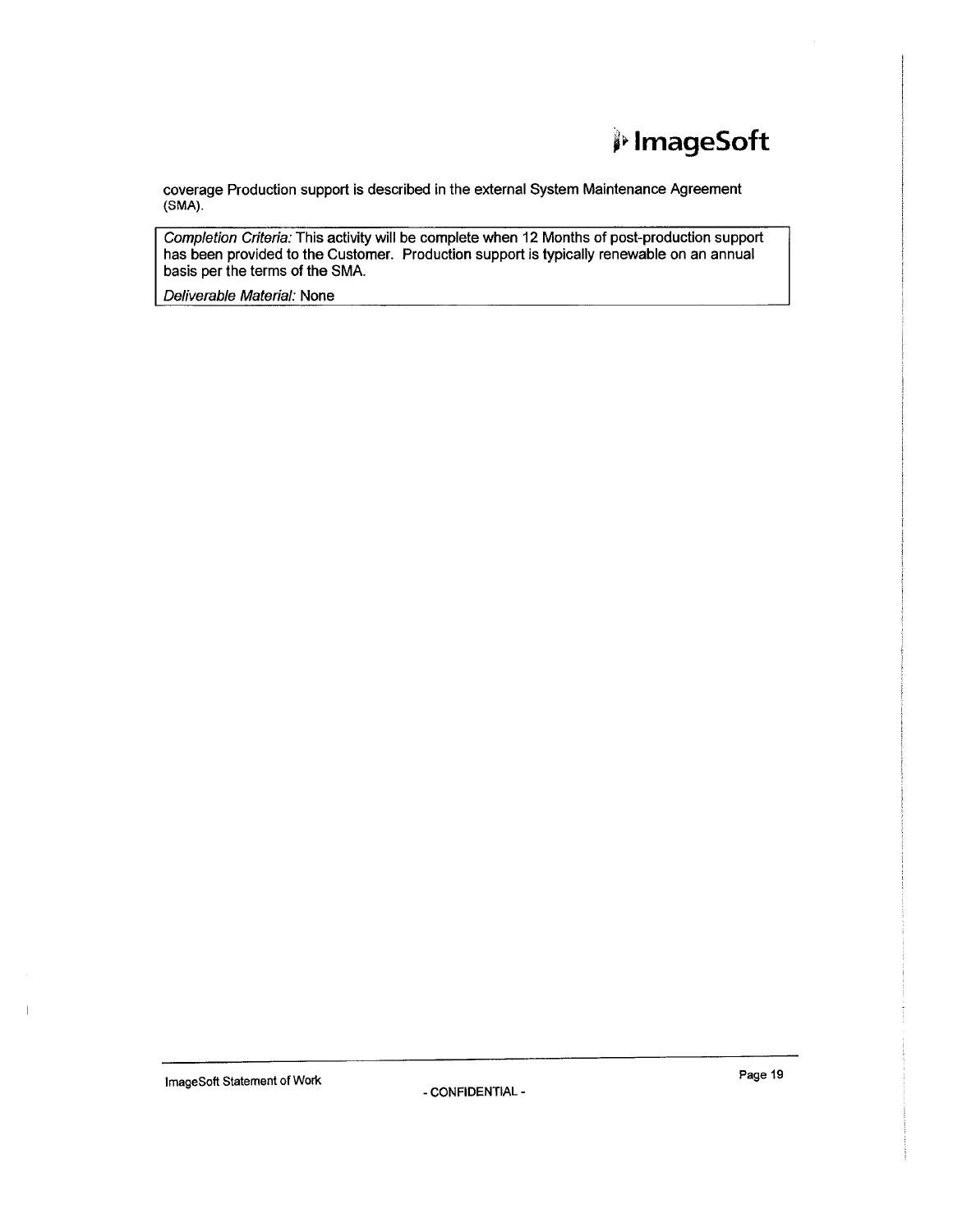## #,. **lmageSoft**

### **3.8 Customer Responsibilities**

The successful completion of the proposed scope of work depends on the full commitment and participation of Customer management and personnel. The responsibilities listed in this section are in addition to those responsibilities specified in the Agreement, and are to be provided at no charge to lmageSoft.

#### **3.8.1 Project Management**

Customer will identify Project Manager at the beginning of this SOW, who will be the focal point for lmageSoft communications relative to this project and who will have the authority to act on behalf of Customer in all matters regarding this project.

The Customer Project Manager's responsibilities include:

- Manage the Customer personnel and responsibilities for this project across all customer locations
- Serve as the interface between ImageSoft and all Customer departments participating in this project.
- Administer the Project Change Authorization Procedure with the lmageSoft Project Manager.
- Review with the lmageSoft Project Manager Customer invoice or billing requirements.
- In conjunction with the lmageSoft Project Manager, develop the project plan and maintain overall project schedules.
- Provide sign-off on project deliverables
- Participate in Project Status Meetings.
- Resolve deviations from the project plan that may be caused by Customer personnel.
- Help resolve project issues and escalate issues within Customer's organization, as necessary.
- Provide existing project pertinent documentation.
- Provide access to Customer's existing repositories, applicable to this SOW, to the lmageSoft project team during the development and testing of the system and other deliverables, as required.
- Obtain and provide information, data, decisions and approvals, including problem resolution with base software, within two working days of lmageSoft 's request unless Customer and lmageSoft agree to an extended response time.
- Monitor and report project status on a regular basis to Customer management.
- Verify that all tasks assigned to Customer are performed according to the agreed upon project plan.
- Verify that all Customer resources are available to the lmageSoft project team.
- Verify that all invoices are paid in a timely manner.

lmageSoft Statement of Work **Page 20** and the United Statement of Work **Page 20**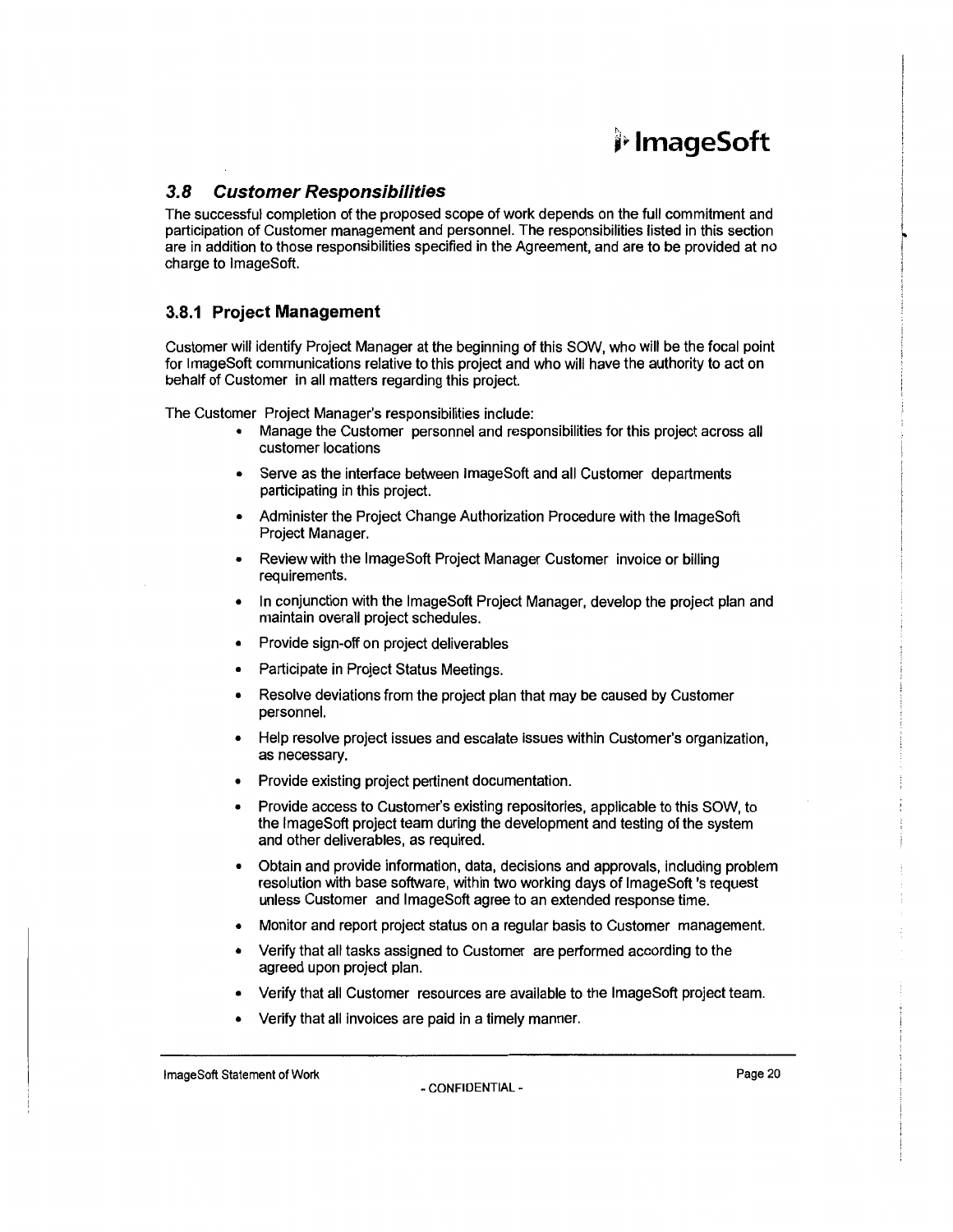#### **3.8.2 General Customer Responsibilities**

- During Business Analysis and Design process, lmageSoft may utilize and provide customer surveys for data collection (i.e. volumes/doc inventory) Customer is responsible for distributing the &survey questionnaire to the repository owners and collecting the completed questionnaires. It is assumed the questionnaires will be completed and returned within (5) business days from the time delivered to Customer.
- Customer is responsible for ensuring that data is secure and protected at all times on Customer computers. lmageSoft is not responsible for and cannot be held liable for inadvertent data disclosure or theft from Customer computers.
- Technical assistance from Customer's Information Technology staff will be provided during the performance of the Work. In particular, Customer will provide:
	- i. Network connectivity and troubleshooting assistance.
	- ii. Ability to monitor network traffic and isolate bottlenecks.
	- iii. Technical assistance concerning the integration with existing Customer systems (if applicable).
- Customer, at all times, during and after the performance of the Work, is responsible for maintaining adequate data backups to protect against loss of data on Customer computers.
- Customer will provide all relevant documentation of their existing IT architecture and technical infrastructure that integrate with the line of business application components.
- Customer will be responsible for any programming in legacy systems necessary to provide data to any application(s) provided by lmageSoft under this SOW.
- Customer will be responsible for obtaining and installing the required hardware and software infrastructure in a timeframe consistent with the deployment schedule established jointly by Customer and lmageSoft.
- Customer will be responsible for the setup, installation, and configuration of the servers, base operating system, storage devices and network for the proposed lmageSoft Solution in this SOW.
- Customer will be responsible for developing UAT Test Plan, planning and conducting all UAT activities. Additionally, Customer is responsible for providing test data in a format that is ready to use by lmageSoft for their internal solution test phase.
	- i. Customer will provide the development and testing tools.
- Customer will be responsible for all services or third party software for implementing or managing customer's disaster recovery activities. SOW does not include these items.
- The solution will be implemented at Customer's facility in Muskegon, Ml.

lmageSoft Statement of Work Page 21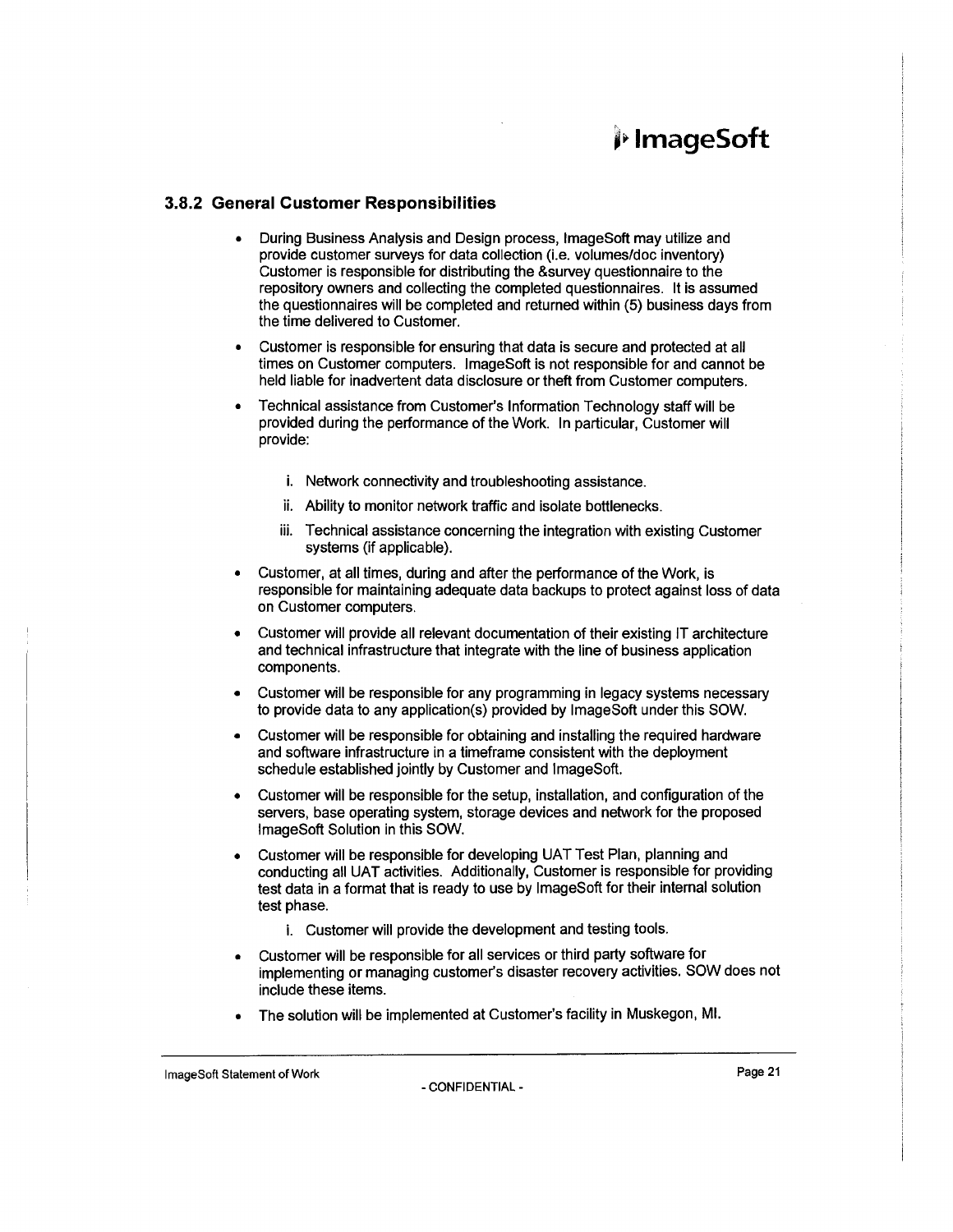- lmageSoft's professional services will be performed both onsite, at the customer's facility, and remotely from lmageSoft's offices. Customer may be required to supervise remote access to servers and/or workstation computers during implementation and for support purposes once in production use.
- Customer is responsible to select and provide knowledgeable personnel to manage the system after rollout. This includes both IT and business process skills transfer. Customer understands and accepts that no activities will be repeated or delayed to reinforce the on the job skill transfer.
- Customer will provide adequate access to all systems (servers and workstations) that are required by the project. This may include but is not limited to on-site and remote via the Internet. If Customer requires lmageSoft to conduct remote configuration activities via GoToMeeting, it may result in additional services cost not included in the extended fixed price.
- Customer will ensure that its staff is available to provide such assistance as lmageSoft reasonably requires and that lmageSoft is given reasonable access to Customer's Senior Management team, as well as any members of its staff to enable lmageSoft to provide the Services. Customer will ensure that its staffs have the appropriate skills and experience. If any Customer staff fails to perform as required, Customer will make suitable additional or alternative staff available.
- Customer will provide relevant information and documentation required for the engagement. Customer agrees that all information disclosed or to be disclosed to lmageSoft is and will be true, accurate and not misleading in any material respect. lmageSoft will not be liable for any loss, damage or deficiencies in the services arising from inaccurate, incomplete, or otherwise defective information and materials supplied by Customer.
- Customer expertise to handle issues with printers, cabling, and PCs before, during, and after rollout is expected. The system being provided runs in a Local Area Network and Web environment. As such, the performance of the system is directly related to, among other things: available network bandwidth, network segmenting, and the performance of other applications. For this reason, lmageSoft can make no guarantees as to system response time.
- Customer will ensure it has appropriate agreements in place with third parties to enable lmageSoft to perform the services under this SOW. This includes Customer using or providing lmageSoft with third party information, software, support or materials for the project including but not limited to, where Customer is employing other suppliers whose work may affect lmageSoft's ability to provide the services. Unless specifically agreed to otherwise in writing, Customer will be responsible for the management of the third parties and the quality of their input and work. Except to the extent lmageSoft specifically agrees otherwise in this SOW, Customer is solely responsible for any third party hardware, software or communications equipment used in connection with the services.
- Customer will provide the necessary software and licenses that lmageSoft will use for developing custom components and applications.
- Customer will provide adequate user workstations, monitors, operating system software, suitable office space, including office supplies, furniture, telephones, voice mail, analog lines and other facilities for the lmageSoft Project Team while

lmageSoft Statement of Work Page 22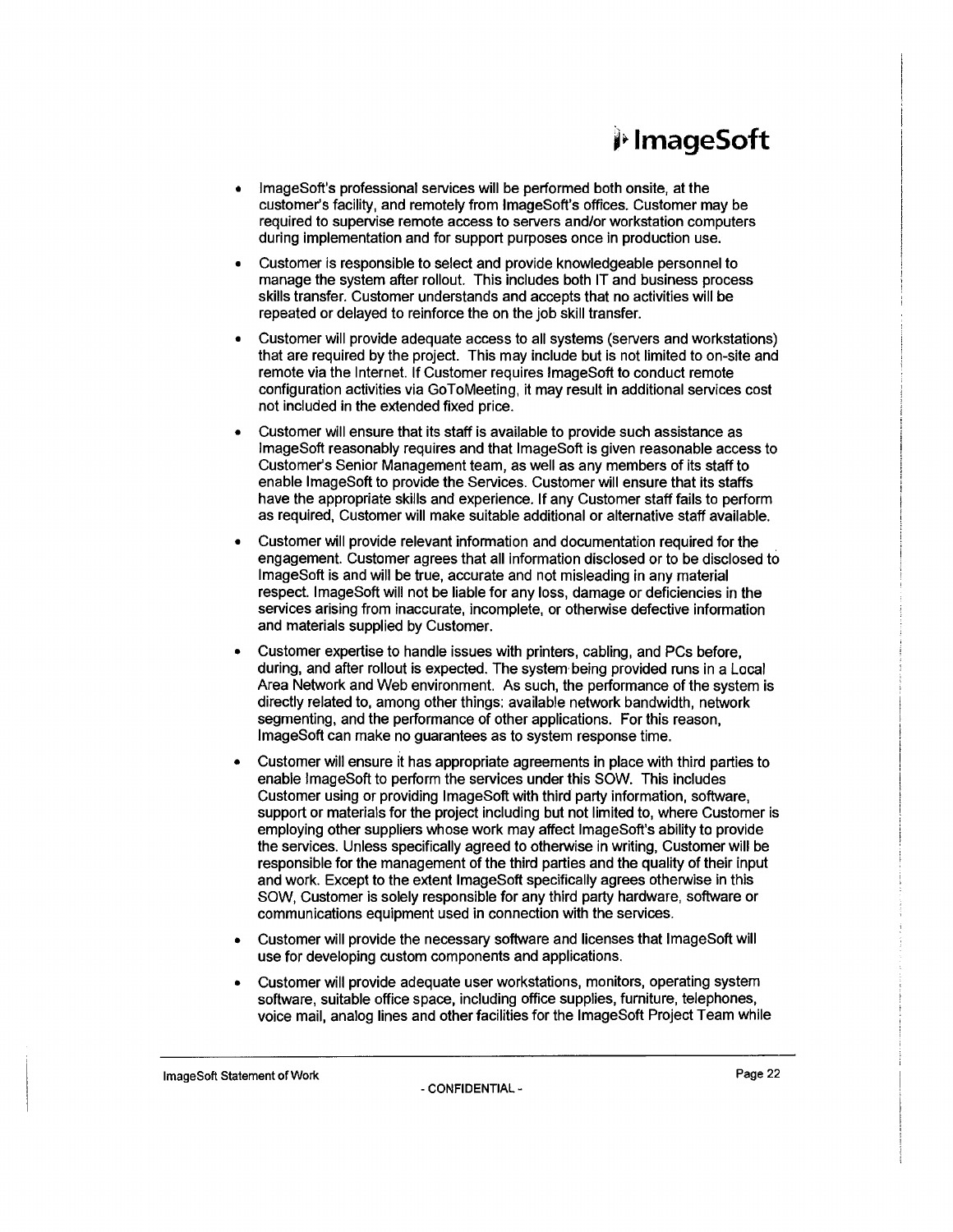## j1> **lmageSoft**

working on Customer premises. Facilities should be comparable to those provided to Customer personnel performing similar work.

### **3. 9 Completion Criteria**

lmageSoft will have fulfilled its obligations under this SOW when one of the following first occurs:

- lmageSoft completes the number of Sprints as specified in this SOW and/or in any mutually agreed upon subsequent project change request; or
- lmageSoft satisfies the Completion Criteria set forth in this SOW; or
- Customer or lmageSoft terminates the project in accordance with the provisions of the Agreement.

### **3.10 Estimated Schedule**

A draft project plan will be delivered to the customer early in the project planning phase, and a final plan will be delivered upon completion and customer confirmation of the Functional Specification document. Deviation from the finalized project plan by Customer might represent a change in the scope of the project. Deviations that arise will be managed through the procedure described in Appendix C-1: Project Change Authorization Procedure.

Note: lmageSoft's professional service team typically has a lead time of six to eight (6-8) weeks to start any new customer project. During this time, lmageSoft may perform the following Project Planning and Initiation activities: identify customer project manager, conduct project kick-off call with Customer and setup project communication environment.

ImageSoft Statement of Work Page 23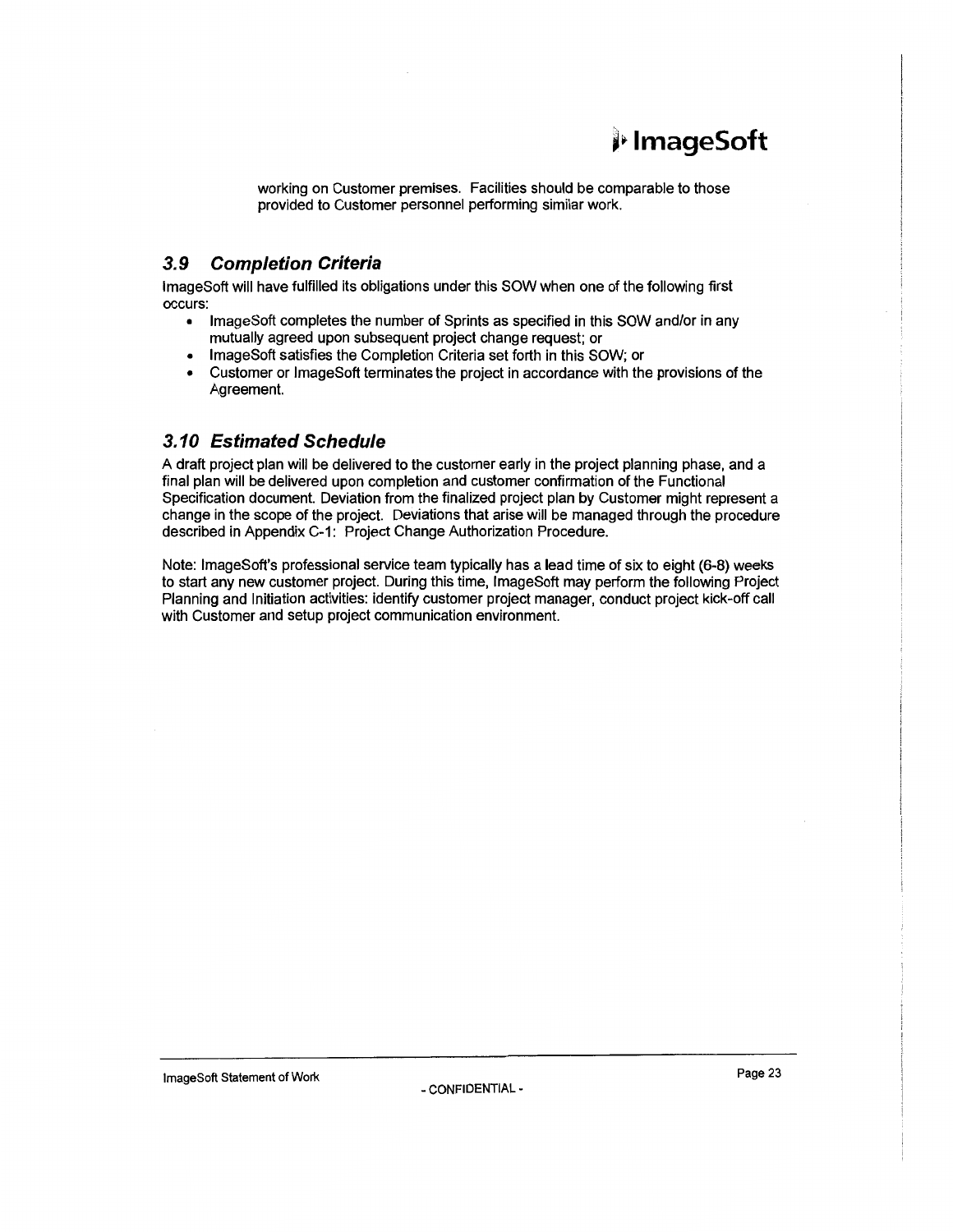### **4. Investment**

The table below provides detailed pricing for ImageSoft's proposed solution.

| <b>OnBase Software</b>                                                                                                           |                                       |          |                            |             |
|----------------------------------------------------------------------------------------------------------------------------------|---------------------------------------|----------|----------------------------|-------------|
|                                                                                                                                  |                                       | Unit     |                            |             |
|                                                                                                                                  | Product                               | Cost     | # Units                    | Cost        |
| <b>OnBase Enterprise Core Modules</b>                                                                                            |                                       |          |                            |             |
| <b>Local Government Licensing Bundle</b>                                                                                         | GV-B-MU1                              | \$14,745 | 1                          | \$14,745    |
| Bundle includes: OnBase Multi-User Server, Unity Client Server,<br>EDM Services, Desktop Document Imaging >30 ppm, CD Authoring. |                                       |          |                            |             |
| Distributed Disk Services                                                                                                        | GV-B-<br><b>MU2-</b><br>DSIPI1        | \$2,000  | 1                          | \$2,000     |
| Document Import Processor                                                                                                        | DPIPW1                                | \$5,000  | 1                          | \$5,000     |
| Integration for Microsoft Outlook                                                                                                | OLIP11                                | \$5,000  | 1                          | \$5,000     |
| <b>Enterprise Application Enabler</b>                                                                                            | AEIPI2                                | \$50,000 | 1                          | \$50,000    |
| <b>Enterprise Application Enabler Discount</b>                                                                                   |                                       |          |                            | $-$35,000$  |
| <b>Local Government Document Retention</b>                                                                                       | GV-B-<br><b>MU2-</b><br>DRIPI1        | \$4,000  | 1                          | \$4,000     |
| <b>Virtual Print Driver</b>                                                                                                      | <b>PTIPC1</b>                         | \$5,000  | 1                          | \$5,000     |
| <b>Document Composition</b>                                                                                                      | ADIPI1                                | \$20,000 | 1                          | \$20,000    |
| <b>Report Services</b>                                                                                                           | RPIPI1                                | \$5,000  | 1                          | \$5,000     |
|                                                                                                                                  | OIIPW <sub>1-</sub>                   |          |                            |             |
| Microsoft Office Business Application Integration                                                                                | 07/10                                 | \$50     | 100                        | \$5,000     |
| Single Sign-on with Microsoft Active Directory                                                                                   | SNIP <sub>11</sub>                    | \$0      | 1                          | Included    |
| <b>OnBase User Access Licenses</b>                                                                                               |                                       |          | $\mathcal{A}(\mathcal{C})$ |             |
| <b>Local Government Named User Client</b>                                                                                        | GV-B-<br><b>MU2-</b><br>CTIPN1        | \$400    | 95                         | \$38,000    |
| Local Government Workflow Named User Client SL                                                                                   | GV-B-<br><b>MU2-</b><br><b>WLIPN1</b> | \$700    | 95                         | \$66,500    |
| Departmental Named User Break-down: FOC (63), Circuit Court (14),<br>Probate (9), CCR (10)                                       |                                       |          |                            |             |
| <b>Local Government Concurrent User Client</b>                                                                                   | GV-B-<br><b>MU2-</b><br>CTIPC1        | \$650    | 4                          | \$2,600     |
| Local Government Workflow Concurrent User Client SL                                                                              | GV-B-<br><b>MU2-</b><br><b>WLIPC1</b> | \$1,000  | 4                          | \$4,000     |
| <b>OnBase Capture Modules</b>                                                                                                    |                                       | tiang    | S.K.                       | 1939 - SIST |
|                                                                                                                                  |                                       |          |                            |             |
| Local Government Production Document Imaging (TWAIN)                                                                             | GV-B-<br><b>MU2-</b><br><b>TIIPW1</b> | \$2,000  | 1                          | \$2,000     |
| Local Government Production Document Imaging (TWAIN)                                                                             | GV-B-<br><b>MU2-</b><br>TIIPW2        | \$800    | 1                          | \$800       |
| <b>OnBase Annual Software Maintenance</b>                                                                                        | <b>OBMAINT</b>                        | \$38.929 | 1                          | \$38,929    |
|                                                                                                                                  |                                       |          |                            |             |
| <b>OnBase Software Sub-Total</b>                                                                                                 |                                       |          |                            | \$233,574   |

ImageSoft Statement of Work **Page 24**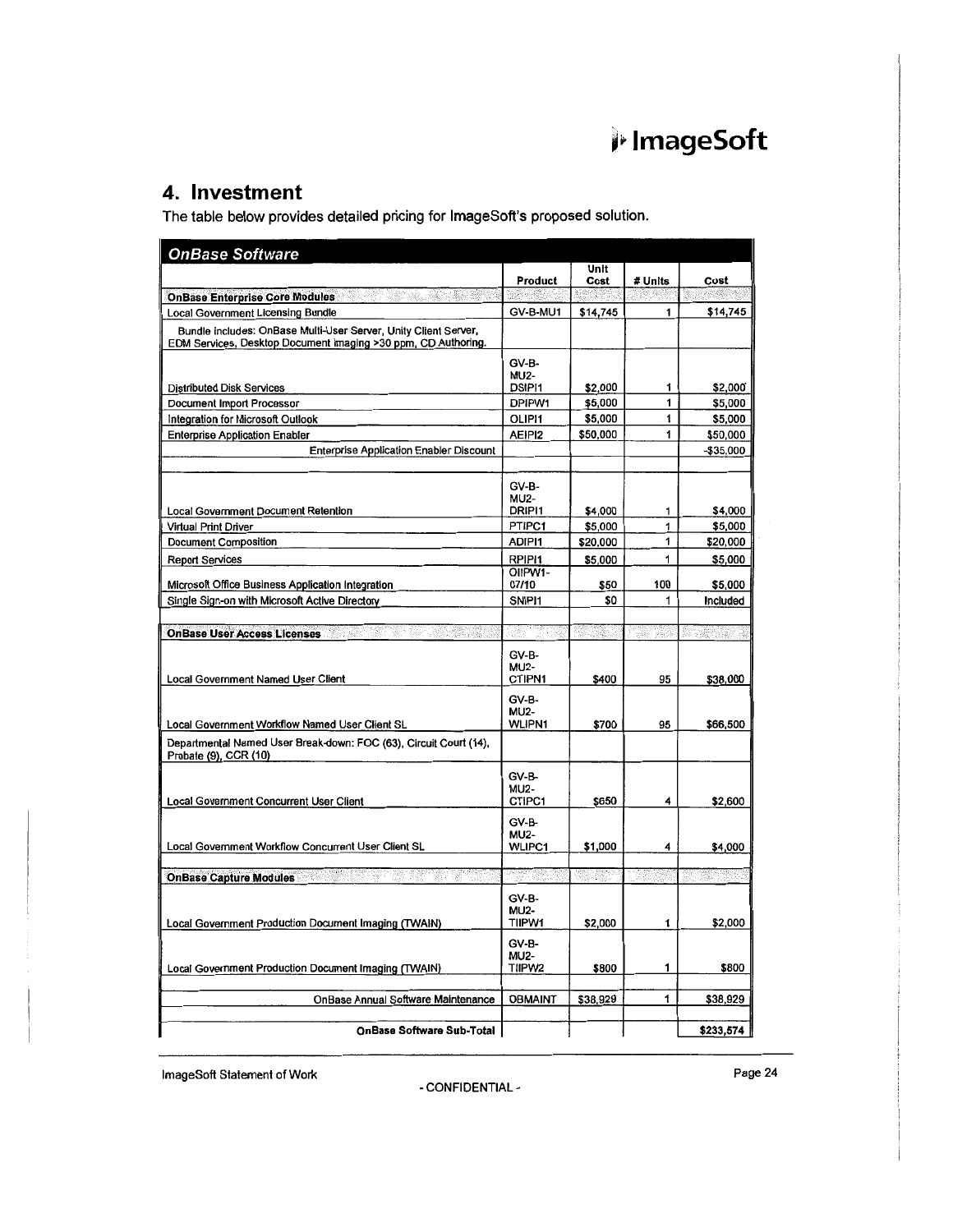| <b>AutoStore Software</b>                                                                                                                                                                                                                                                                                        |                                    |              |         |           |
|------------------------------------------------------------------------------------------------------------------------------------------------------------------------------------------------------------------------------------------------------------------------------------------------------------------|------------------------------------|--------------|---------|-----------|
|                                                                                                                                                                                                                                                                                                                  | Product                            | Unit<br>Cost | # Units | Cost      |
| AutoStore MFP Integration Software AutoStore MFP Integration Software                                                                                                                                                                                                                                            |                                    |              |         |           |
| NU AX AutoStore Express Device License (15 Device Licenses)                                                                                                                                                                                                                                                      |                                    | \$12,131     | 1       | \$12,131  |
| Autostore Annual Software Maintenance                                                                                                                                                                                                                                                                            |                                    | \$2,427      | 1       | \$2,427   |
| <b>AutoStore Software Sub-Total</b>                                                                                                                                                                                                                                                                              |                                    |              |         | \$14,558  |
| <b>ImageSoft Software</b>                                                                                                                                                                                                                                                                                        |                                    |              |         |           |
|                                                                                                                                                                                                                                                                                                                  | Product                            | Unit<br>Cost | # Units | Cost      |
| <b>ImageSoft Core Software</b><br>ar bertak di Sa                                                                                                                                                                                                                                                                |                                    |              |         |           |
| TrueSign™ Includes signing license for up to 20 users.                                                                                                                                                                                                                                                           | <b>IS-ISIGN</b>                    | \$15,000     | 1       | \$15,000  |
| iDocConverter                                                                                                                                                                                                                                                                                                    | <b>IS-IDCV</b>                     | \$5,000      | 1       | \$5,000   |
| ImageSoft Barcode Label Printer Software                                                                                                                                                                                                                                                                         | <b>IS-AEBC</b>                     | \$2,000      | 1       | \$2,000   |
|                                                                                                                                                                                                                                                                                                                  |                                    |              |         |           |
| ImageSoft Annual Software Maintenance                                                                                                                                                                                                                                                                            | <b>IS-MAIN</b>                     |              |         | \$4,400   |
| ImageSoft Software Sub-Total                                                                                                                                                                                                                                                                                     |                                    |              |         | \$26,400  |
| <b>Premise Software Total</b>                                                                                                                                                                                                                                                                                    |                                    |              |         | \$274,532 |
| <b>Annual Subscription Software</b>                                                                                                                                                                                                                                                                              |                                    |              |         |           |
| Annual Subscription Based Software <b>Annual</b>                                                                                                                                                                                                                                                                 |                                    |              |         |           |
| TrueCertify for Clerk - Electronic document certification for Clerk<br>provides unlimited newly certified or recertified documents: includes<br>unlimited Client Software licenses, server setup, custom cloud-based<br>verification web site, 5 GB of document storage, limited use of<br>iDocCreator software. | IS-TC-                             | \$15,000     | 1       | \$15,000  |
|                                                                                                                                                                                                                                                                                                                  |                                    |              |         |           |
| 1st Year TrueCertify for Clerk Discount                                                                                                                                                                                                                                                                          |                                    |              |         | -\$15,000 |
| <b>Annual Subscription Software Subtotal</b>                                                                                                                                                                                                                                                                     |                                    |              |         | \$0       |
| <b>Professional Services</b>                                                                                                                                                                                                                                                                                     |                                    |              |         |           |
|                                                                                                                                                                                                                                                                                                                  |                                    | Unit<br>Cost | # Units | Cost      |
| <b>Planning and Initiation Common</b>                                                                                                                                                                                                                                                                            |                                    |              |         | \$19,240  |
| Conduct Sprint Planning and Discovery Activities                                                                                                                                                                                                                                                                 |                                    |              |         |           |
| <b>Build &amp; Test</b>                                                                                                                                                                                                                                                                                          |                                    |              |         |           |
| <b>Agile Sprints</b>                                                                                                                                                                                                                                                                                             | <b>Estimated</b><br><b>Sprints</b> |              |         | \$299,700 |
| <b>Phase I Sprints</b>                                                                                                                                                                                                                                                                                           | 3                                  |              |         |           |
| Phase II Sprints                                                                                                                                                                                                                                                                                                 | 10.6                               |              |         |           |
|                                                                                                                                                                                                                                                                                                                  |                                    |              |         |           |
| FileNet Data Conversion (~1.3M documents to be converted)                                                                                                                                                                                                                                                        | gant                               |              |         | \$27,200  |
| Review Database Structure and Define Migration<br>Requirements of the existing DocTypes to be exported                                                                                                                                                                                                           |                                    | \$185        | 120     |           |
| Procure and Test existing FileNet to OnBase Utility                                                                                                                                                                                                                                                              |                                    | \$6,000      | 1       |           |
| Configure DIP into OnBase                                                                                                                                                                                                                                                                                        |                                    |              |         |           |

lmageSoft Statement of Work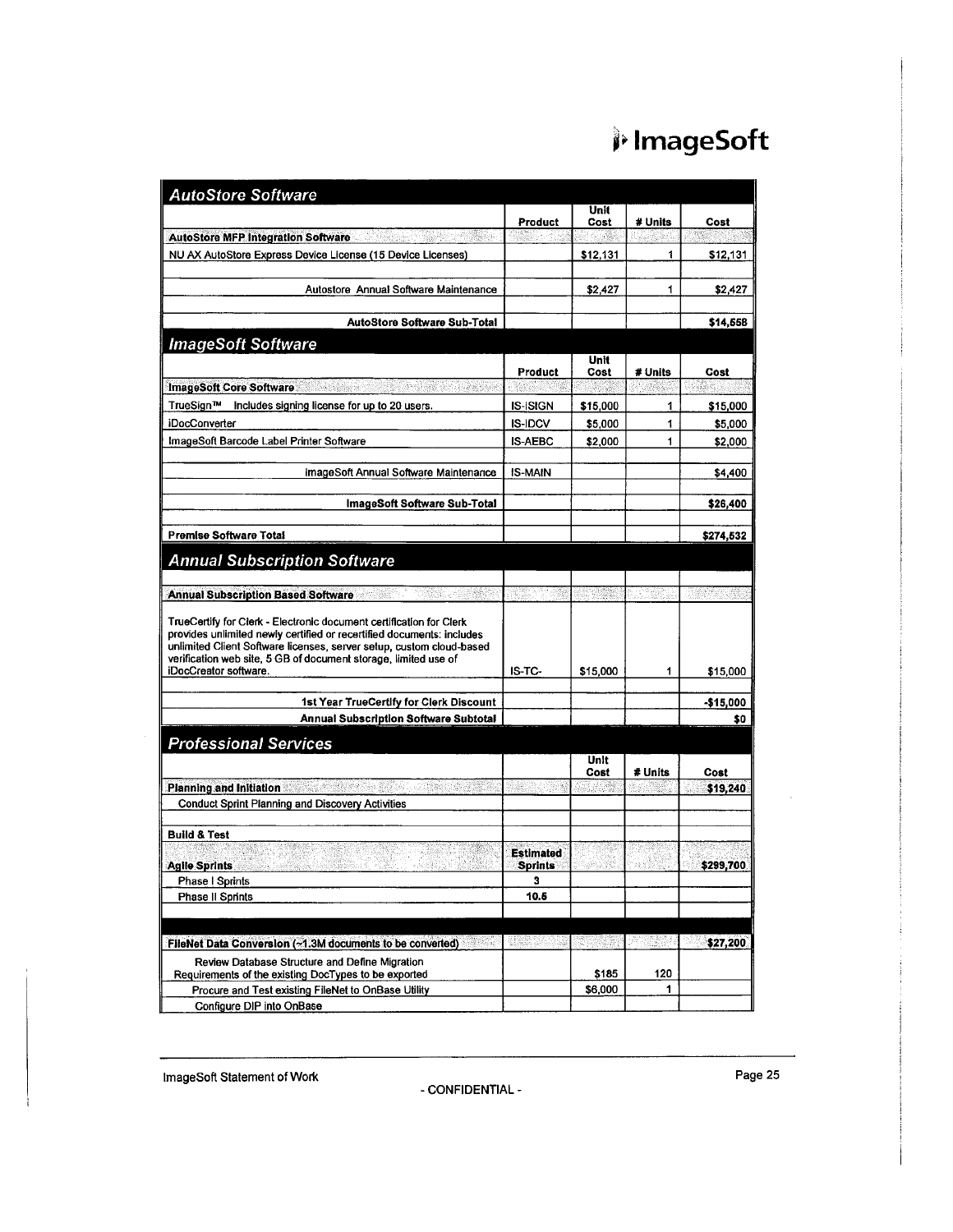| *Muskegon will be responsible for all data scrubbing/pre-                                                                    |                 |         |   |           |
|------------------------------------------------------------------------------------------------------------------------------|-----------------|---------|---|-----------|
| processing from any re-design decision, running and monitoring<br>conversion process, does not include annotation conversion |                 |         |   |           |
|                                                                                                                              |                 |         |   |           |
|                                                                                                                              |                 |         |   |           |
| <b>System &amp; Training Documentation</b>                                                                                   |                 |         |   | \$11,840  |
| Create Technical Implementation Sys Admin Notes*                                                                             |                 |         |   |           |
| Provide Std Hyland End User Functional and Workflow Training<br>Manuals*                                                     |                 |         |   |           |
| *Custom end user training manuals are available at an<br>additional cost                                                     |                 |         |   |           |
| <b>Solution Training</b>                                                                                                     | <b>Sessions</b> | 230.02  |   | \$21,090  |
| *All Training will be conducted via Train-the-Trainer Approach                                                               |                 |         |   |           |
| Prepare & Conduct Circuit Court (3), Family (1) & Probate (1) Unity<br>Client and Scan Training                              | 5               |         |   |           |
| Prepare & Conduct Circuit Court Filing Review Workflow Training                                                              | 3               |         |   |           |
| Prepare & Conduct Circuit Court Judicial Workflow Training                                                                   | 3               |         |   |           |
| Prepare & Conduct Family Division Workflow Training                                                                          | 1               |         |   |           |
| Prepare & Conduct Probate Workflow Training                                                                                  | 1               |         |   |           |
| Prepare & Conduct DocComp Template Enterprise Training                                                                       | 1               |         |   |           |
| Solution Knowledge Transfer and Technical Training                                                                           | $\overline{2}$  |         |   |           |
| <b>Solution Certification Training</b>                                                                                       | <b>Classes</b>  |         |   | \$5,600   |
| Hyland Facilitated - Classes available in Cleveland, Irvine or<br><b>Remote Workflow Trainings</b>                           |                 |         |   |           |
| OnBase System Admin Classroom Training (Cleveland)                                                                           | 1               | \$2,800 | 1 |           |
| OnBase Workflow Classroom Training (Cleveland)                                                                               | 1               | \$2,800 | 1 |           |
| Project Management (20% FTE for 8 Months)                                                                                    |                 |         |   | \$51,800  |
| <b>Conduct All Project Management and Communication Activities</b>                                                           |                 |         |   |           |
| ImageSoft Customer Care Support Package (1st Year)                                                                           |                 |         |   | \$18,976  |
| <b>ImageSoft Services Discount</b>                                                                                           |                 |         |   | -\$46,040 |
| <b>Services Subtotal</b>                                                                                                     |                 |         |   | \$409,406 |
| <b>Total</b>                                                                                                                 |                 |         |   |           |
|                                                                                                                              |                 |         |   |           |
| <b>Grand Total</b>                                                                                                           |                 |         |   | \$683,938 |
| Pricing valid for 90 days.                                                                                                   |                 |         |   |           |

### **4.1.1 Milestone Payment Schedule**

Customer will be invoiced based on approved deliverables from each phase according to the following schedule: All payments will be due on a Net-30 day basis.

| <b>Description</b>                                                                                                                                          | <b>Payment Trigger</b> | Payment |
|-------------------------------------------------------------------------------------------------------------------------------------------------------------|------------------------|---------|
| ImageSoft will provide milestone payment<br>schedule once final implementation phase<br>strategy has been defined and agreed upon<br>∥ with Muskegon County |                        |         |

ImageSoft Statement of Work Page 26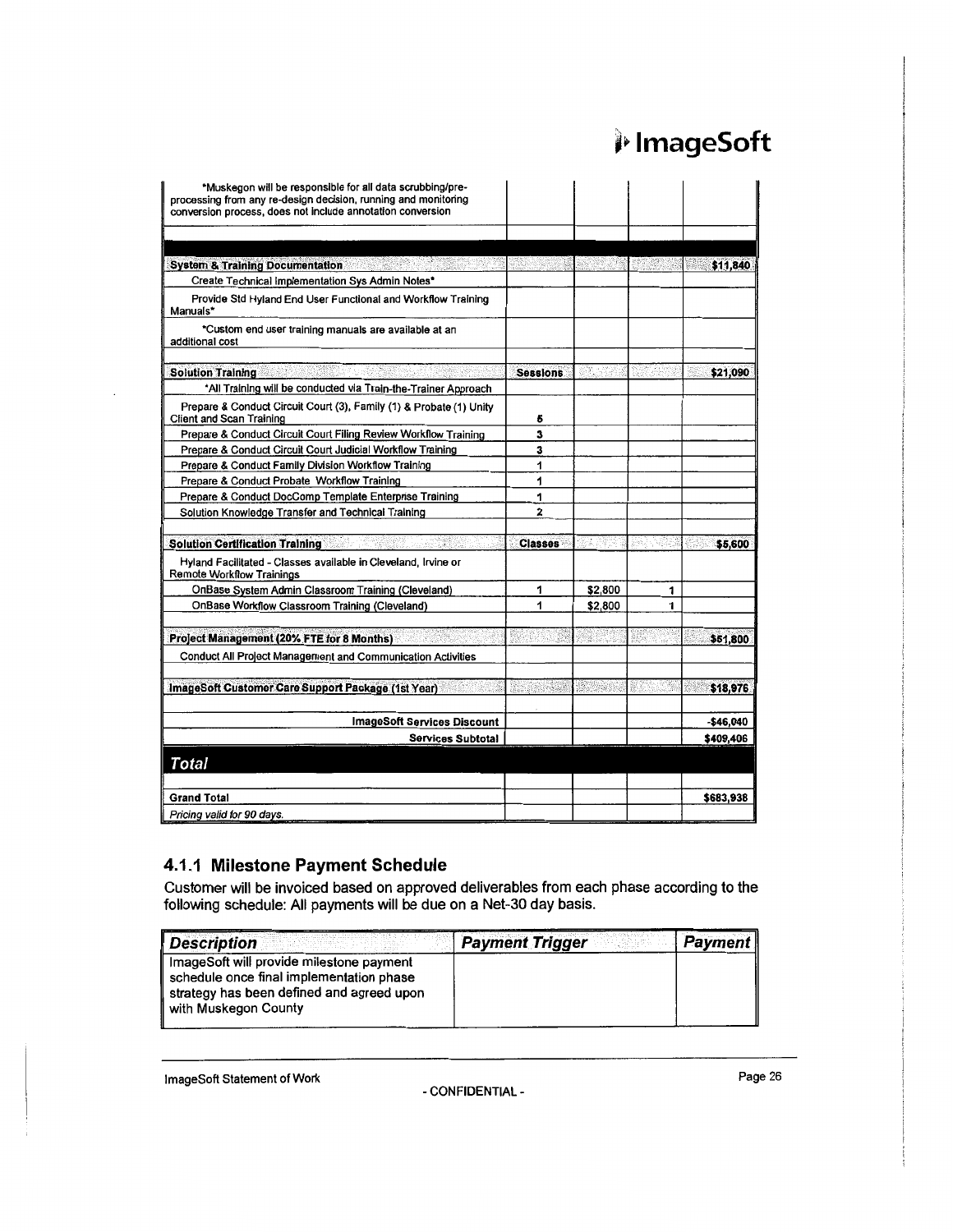#### **4.1.2 Fixed Price Services**

lmageSoft has provided an estimate of the required services hours to complete the tasks described herein and will provide services on a fixed price basis.

The initial services provided in this project will include an Analysis and Design process that will create a Functional Specification document. During this process project scope that is greater than is contained within the SOW may be discovered. If this occurs, lmageSoft will present to Customer the reasoning for the additional scope, and an estimate of the additional effort. Customer can then decide whether to add the work to the scope, through a change order, or to reduce the project scope to its original size.

### **4.1.3 Out-Of-Pocket Expenses**

Customer shall reimburse lmageSoft for all reasonable out-of-pocket expenses that lmageSoft incurs in performing the Work described herein. Out-of-pocket expenses shall include travel costs, meals, and lodging expenses and must be supported by proper invoices or other appropriate documentation.

Customer shall reimburse lmageSoft for travel time at an hourly rate equal to 50% of the Standard Hourly Rate of \$185.

Note: Out of pocket expenses have not been included in this extended SOW costs and will be billed on a monthly basis as incurred.

### **4.1.4 Marketing Considerations**

In return for discounts Customer agrees that if they are satisfied with the solution that they will allow lmageSoft to:

- Use the Muskegon County as a reference site for occasional prospect phone calls and site visits (reference contact will be pre-approved by Customer primary contact).
- Refer to the site in a published case study with a personal quotation (content to be approved by Customer primary contact).

ImageSoft Statement of Work **Page 27**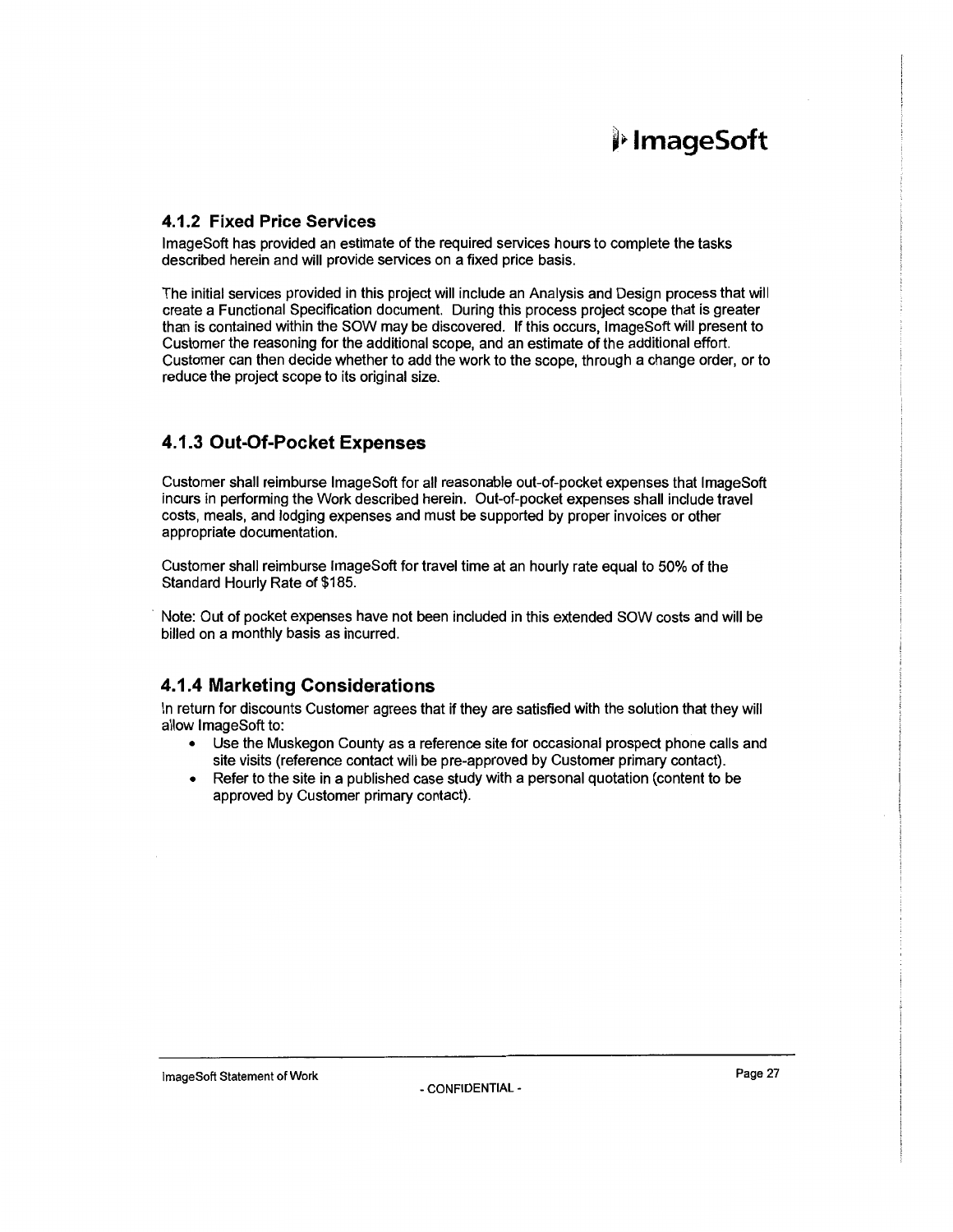### **5. Approval**

Signature is required to accept this SOW. By signing below each party agrees to the proposed project scope and authorizes work to begin.

| Agreed to:<br><b>Muskegon County</b><br>990 Terrace St<br>Muskegon, MI 49442 | Agreed to:<br>ImageSoft, Inc.<br>25900 W. 11 Mile Rd., Suite 100<br>Southfield, MI 48034 |
|------------------------------------------------------------------------------|------------------------------------------------------------------------------------------|
| B٧<br>Authorized Signature                                                   | By:<br><b>Authorized Signature</b>                                                       |
| Date:                                                                        | Date:                                                                                    |
| Kenneth Mahoney<br>Name (type or print):                                     | Name (type or print): Scott Bade                                                         |
| Title (type or print): Muskegon County<br>Board Chair                        | Title (type or print): President                                                         |
| Project name: Court & Public Safety ECM System                               |                                                                                          |
| Internal Use:                                                                | Opportunity #:<br>12671                                                                  |
|                                                                              | Sales Order #:                                                                           |

lmageSoft Statement of Work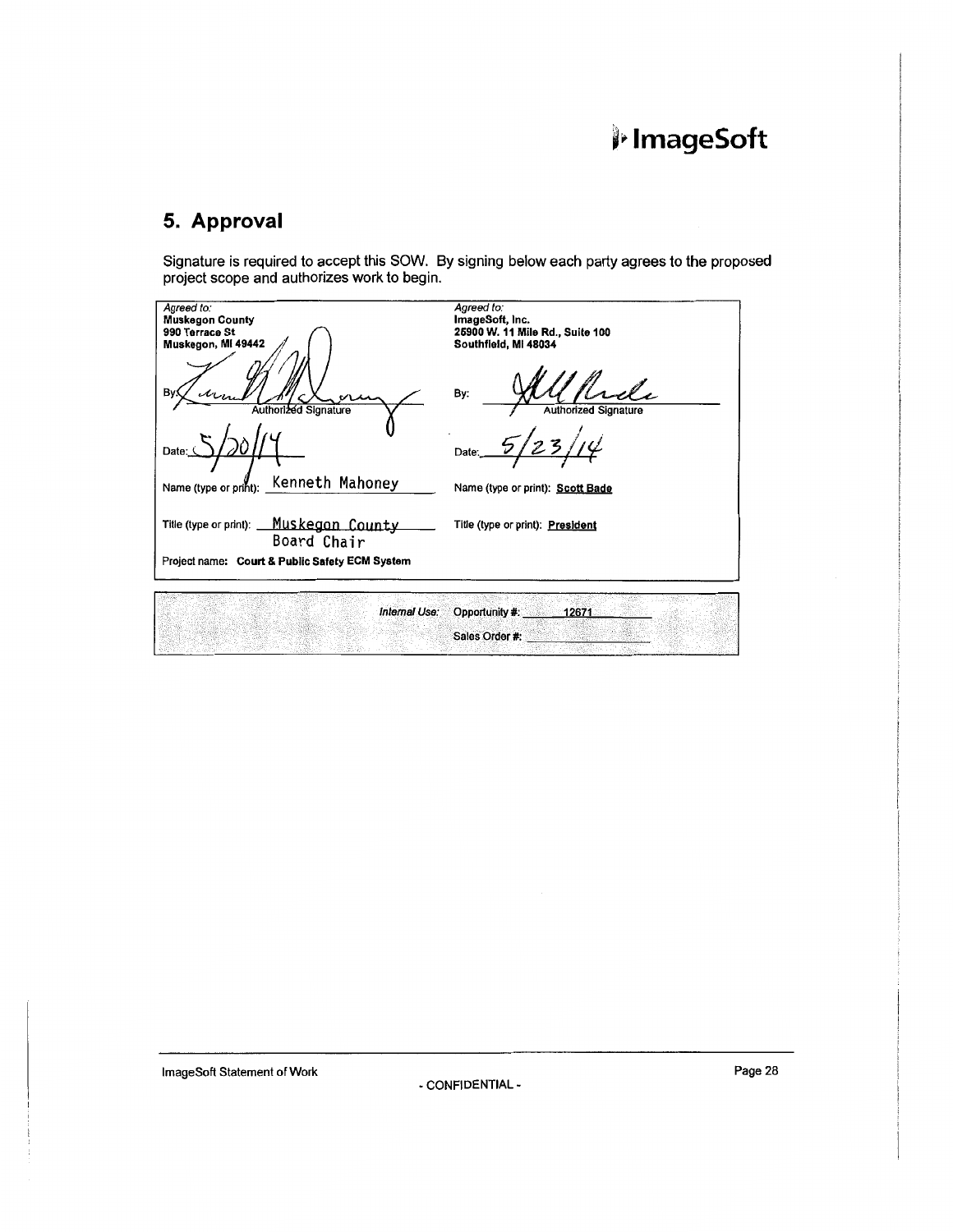### **Appendix A: Deliverable Guidelines**

The Deliverable Guidelines define the structure and content of the materials defined as "Deliverables" in the Statement of Work. Unless otherwise noted, lmageSoft will provide one copy of each of the following Deliverables to the Customer Project Manager.

Deliverable documents will be provided using the Microsoft Office tools (Word, PowerPoint or Excel) formats, unless indicated otherwise:

#### A - 1: Weekly Status Report

Purpose: ImageSoft will provide weekly Status Reports advising the Customer Project Manager of the progress and status of ImageSoft activities worked on during that period. Significant accomplishments, milestones, and problems will be identified.

Content: The report, estimated to be up to 2 pages long, will consist of the following, as appropriate:

- Activities performed during the current reporting period
- Activities planned for the next reporting period
- Project change control summary
- Problems, concerns, and recommendations
- Other items of importance
- Issues list.

Delivery: lmageSoft will deliver weekly copies of this document in electronic format.

A - 2: OnBase Functional End User Training - the ImageSoft Team will provide Customer with standard Hyland end user functional and scanning training materials in Microsoft Word format, approximately 10-15 pages in length. The T3 training session will cover the basic workings of the iJustice/OnBase Solution and non-workflow related tasks needed to efficiently navigate and interact with the ECM Solution. Topics covered include:

- Scanning
- QA (quality analysis of process and scanned images)
- Indexing
- **Exception handling**
- Accessing OnBase
- OnBase Basics Document Groups, Document Types, Keywords and Document History
- Document navigation
- **Custom Queries / Basic Searching / Advanced Searching**
- Navigating folders
- Annotations and notes
- Importing new documents
- Working with Microsoft Office, TIFF and Adobe PDF documents
- Printing and emailing of documents

A-3: JusticeTech Court Solution Training - the ImageSoft Team will provide Customer with standard Hyland Workflow training materials in Microsoft Word format. approximately 10-15 pages in length. The T3 training session will cover basic workflow concepts of the iJustice and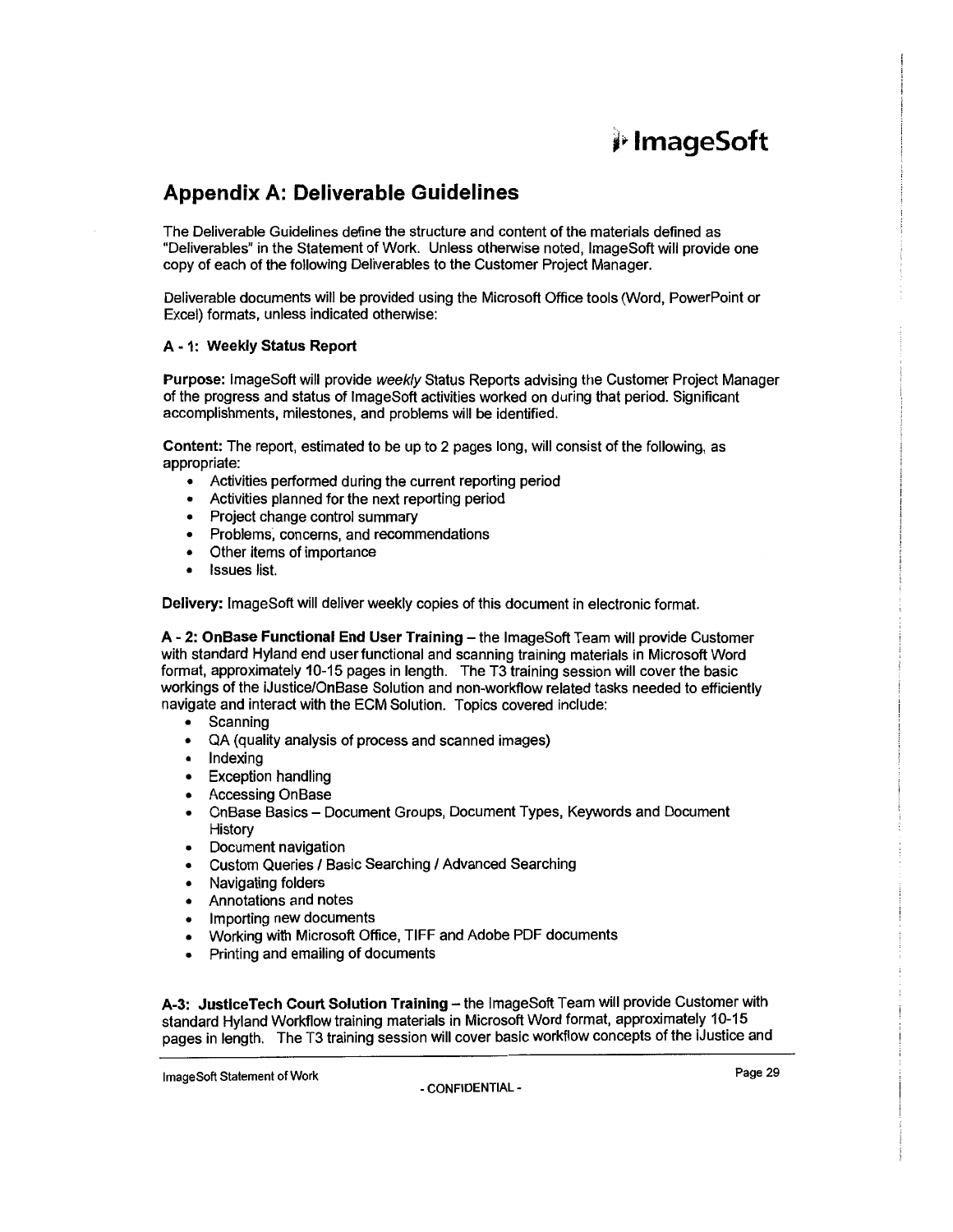ECM Solution. Including specific information related to each life cycle. The course will cover all associated life cycles and queues to allow for cross-training of resources. Topics covered include:

- Overview of the use of workflow to model business processes
- Accessing workflow
- Description of the screen components that makeup the user interface
- Overview of the different types of queues provided by workflow and how they are worked
- Accessing queues
- Details specific to ad hoc tasks and processing documents
- Load balancing concepts
- Details specific to the workflows implemented for the different processes and how users should work

A - 4: Systems Administrator Notes - the ImageSoft Team will provide Customer with Administrator training notes, in Microsoft PowerPoint format and Microsoft Word format, approximately 5-15 pages in length, describing the configuration procedures for the lmageSoftprovided systems. The training notes will cover the following as appropriate:

- Starting/stopping servers
- Monitoring key system processes
- Adding, changing, deleting Users and Securities
- Workflow setup & monitoring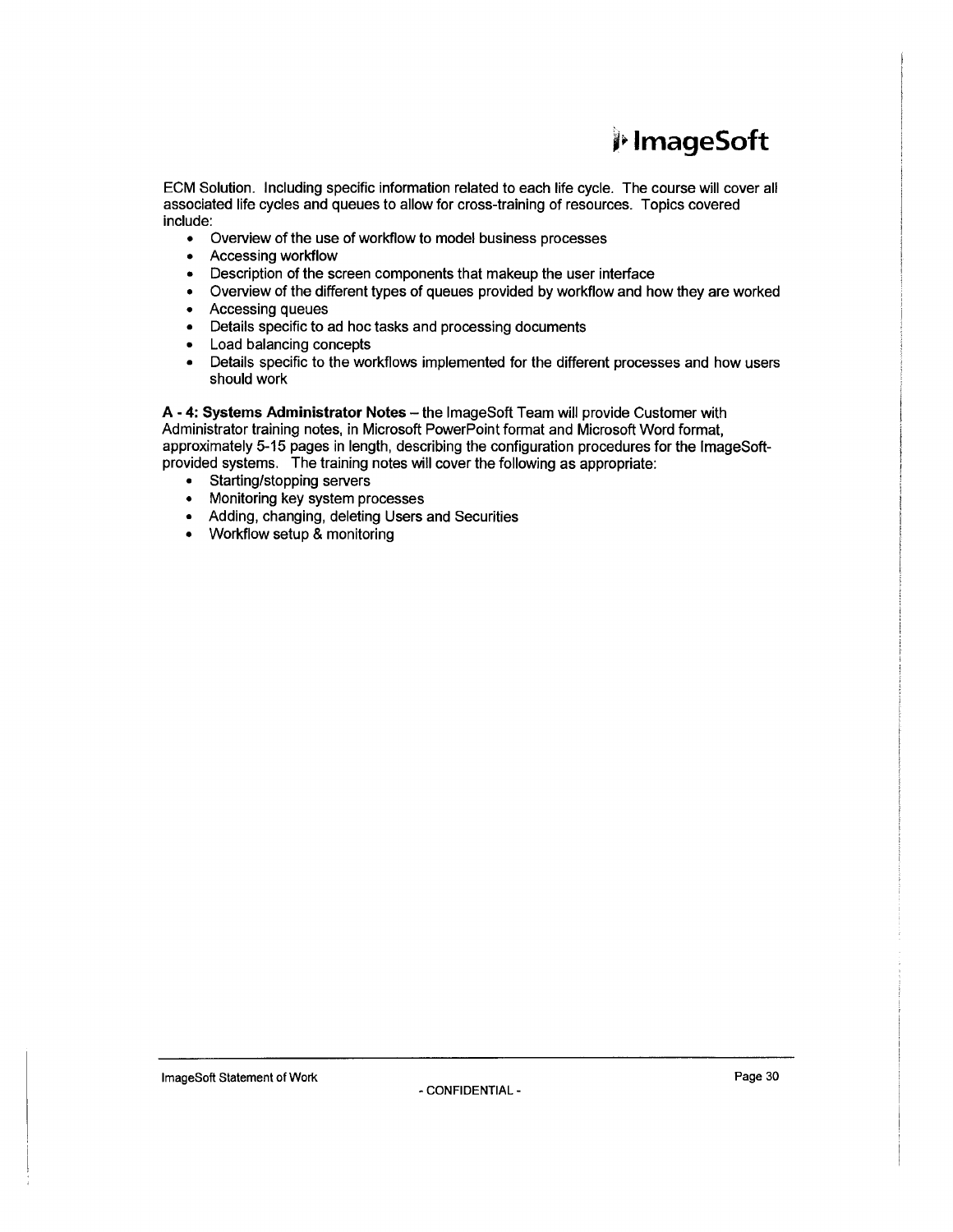## **j;. lmageSoft**

### **Appendix B: Hardware and Software Deliverables**

### **B-1: OnBase Software Deliverables**

The table below provides a short description of each of the OnBase modules being provided. The description provided here is intended to provide a brief overview of the intended purpose. A more comprehensive description of each of the modules is available upon request.

| <b>Module Name</b>                | Part#         | <b>Description</b>                                                                                       |
|-----------------------------------|---------------|----------------------------------------------------------------------------------------------------------|
|                                   |               | Modules comprising the bundle include: Multi-User                                                        |
|                                   |               | Server (1), Unity Client Server (1), EDM Services                                                        |
|                                   |               | (1), Application Enabler (single application) (1),                                                       |
|                                   |               | Desktop Document Imaging (> 30 ppm) (1), CD                                                              |
| <b>Local Government OnBase</b>    |               | Authoring (1).                                                                                           |
| <b>Bundle</b>                     | GV-B-MU2      |                                                                                                          |
| <b>Local Government Named</b>     | GV-B-MU2-     | Provides retrieval, viewing, printing, and                                                               |
| <b>User Client</b>                | CTIPN1        | management of documents for a single named user                                                          |
|                                   |               | Provides electronic document routing through a                                                           |
|                                   |               | configurable work process. Includes pre-configured<br>rules, actions, transitions, and notifications and |
|                                   |               | additional capabilities for Visual Basic scripts.                                                        |
|                                   |               | Provides access to Workflow functions in order to                                                        |
| <b>Local Government</b>           | GV-B-MU2-     | perform work and complete tasks on documents.                                                            |
| <b>Workflow Named Client SL</b>   | WLIPN1        | Includes E-Forms                                                                                         |
| Local Government                  | GV-B-MU1-     | Provides retrieval, viewing, printing, and                                                               |
| <b>Concurrent Client SL</b>       | CTIPC1        | management of documents.                                                                                 |
|                                   |               | Provides electronic document routing through a                                                           |
|                                   |               | configurable work process. Includes pre-configured                                                       |
|                                   |               | rules, actions, transitions, and notifications and                                                       |
|                                   |               | additional capabilities for Visual Basic scripts.                                                        |
| <b>Local Government</b>           |               | Provides access to Workflow functions in order to                                                        |
| <b>Workflow Concurrent Client</b> | GV-B-MU2-     | perform work and complete tasks on documents.                                                            |
| SL                                | <b>WLIPC1</b> | Includes E-Forms.                                                                                        |
|                                   |               | Scans (digitizes) paper documents using TWAIN                                                            |
| <b>Local Government</b>           |               | compatible devices. Advanced features include bar                                                        |
| <b>Production Document</b>        | GV-B-MU2-     | code recognition, distributed capture and indexing,                                                      |
| Imaging (TWAIN) $-1$ & 2          | TIIPW1        | blank page separation and auto-enabled indexing                                                          |
|                                   |               | Regulates public access to a server through                                                              |
|                                   |               | middleware software that acts as a proxy for<br>accessing Disk Groups. Because communications            |
|                                   |               | with the OnBase Client are handled through                                                               |
|                                   |               | TCP/IP, administrators are not required to use                                                           |
|                                   |               | Windows Shares or UNC paths for Disk Group                                                               |
| <b>Distributed Disk Services</b>  | <b>DSIPI1</b> | access.                                                                                                  |
|                                   |               | Imports documents (scanned or other) and their                                                           |
|                                   |               | respective index information. This module is often                                                       |
|                                   |               | used in conjunction with third party forms                                                               |
| Document Import                   |               | processing software as well as data conversion                                                           |
| Processor                         | DPIPW1        | utilities.                                                                                               |
|                                   |               | Provides a method to capture, index and store the                                                        |
|                                   |               | print stream from any printable application and                                                          |
|                                   |               | store the information as a TIFF image within the                                                         |
|                                   |               | OnBase document repository. This is a single                                                             |
| <b>Virtual Print Driver</b>       | PTIPC1        | instance license                                                                                         |
| Integration for Microsoft         |               | Allows Microsoft Outlook users to interact with an                                                       |
| Outlook                           | OLOPI1        | OnBase system through the familiar Outlook client.                                                       |

lmageSoft Statement of Work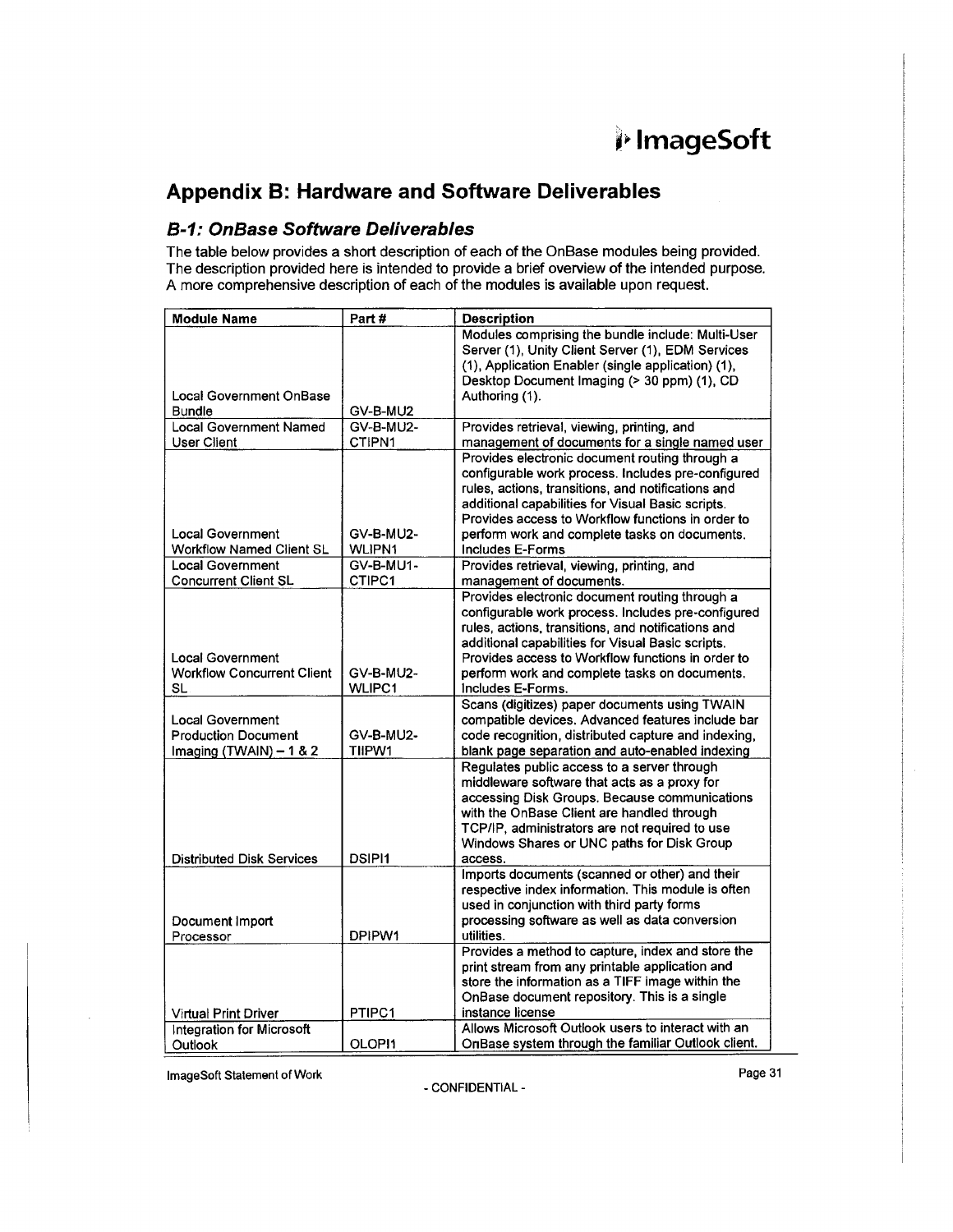|                                                      |                    | Provides users the ability to save e-mails and/or<br>any associated attachments by simply dragging the<br>e-mail to the "OnBase" folder. Users can also<br>retrieve documents from the interface.                                                                                                 |
|------------------------------------------------------|--------------------|---------------------------------------------------------------------------------------------------------------------------------------------------------------------------------------------------------------------------------------------------------------------------------------------------|
| <b>Enterprise Application</b><br>Enabler             | AEIPI <sub>2</sub> | Provides image enabling to third-party software<br>applications that are GUI, browser, or text-based.<br>Provides any number of applications to be image-<br>enabled within the enterprise.                                                                                                       |
| Microsoft Office Business<br>Application Integration | OIIPC1             | Allows users of Word, Excel, and PowerPoint to<br>interact with OnBase content through their familiar<br>Microsoft Office interface. This integration provides<br>users with single-click menu access for storing,<br>retrieving, and editing OnBase documents and<br>related content.            |
| AutoStore MFP Integration                            | 60NUAX01P02A       | NU AX AutoStore Express Device License (25<br>Device License Pack) First year maintenance<br>included.                                                                                                                                                                                            |
|                                                      |                    | Provides integrated document creation using MS<br>Word and OnBase. A flexible, table-driven system<br>that allows templates to be associated with<br>documents or workflows in the OnBase system.<br>Documents are created by merging OnBase<br>keyword data with a template to create a document |
| <b>Document Composition</b>                          | ADIPI1             | that is saved directly to OnBase.                                                                                                                                                                                                                                                                 |

### **B-2: lmageSoft Software Deliverables**

The table below provides a short description of each of the lmageSoft modules being provided. The description provided here is intended to provide a brief overview of the intended purpose. Detailed module information is available upon request.

| <b>Module Name</b>                     | Part #          | <b>Description</b>                                                                                                                                                                                                                                                                             |
|----------------------------------------|-----------------|------------------------------------------------------------------------------------------------------------------------------------------------------------------------------------------------------------------------------------------------------------------------------------------------|
| TrueSign                               | <b>IS-ISIGN</b> | Provides a tool for signing documents<br>electronically that produces an image with an<br>actual signature. Allows users to mark<br>document with a "sign here" flag, and allows<br>signing by proxy. Includes electronic seals and<br>stamps. Includes signing license for up to 20<br>users. |
| <b>iDocConvertor</b>                   | <b>IS-IDCV</b>  | Converts various file formats to TIFF or PDF.<br>Works with Word, HTML, Text, and PDF (check<br>for latest supported formats, does not perform<br>OCR). This license supports a single<br>processing server.                                                                                   |
| <b>TrueCertify</b>                     | IS-TC-UNL       | Electronic document certification - Annual<br>Subscription for PA. Includes software<br>maintenance, remote installation, and business<br>hours telephone support.                                                                                                                             |
|                                        |                 | Allows barcode label printing integrated with the<br>OnBase Application Enabler module. This is a<br>system license, which allows unlimited barcode<br>stations for a single OnBase database.                                                                                                  |
| <b>Bar Code Label Printer Software</b> | <b>IS-AEBC</b>  |                                                                                                                                                                                                                                                                                                |

lmageSoft Statement of Work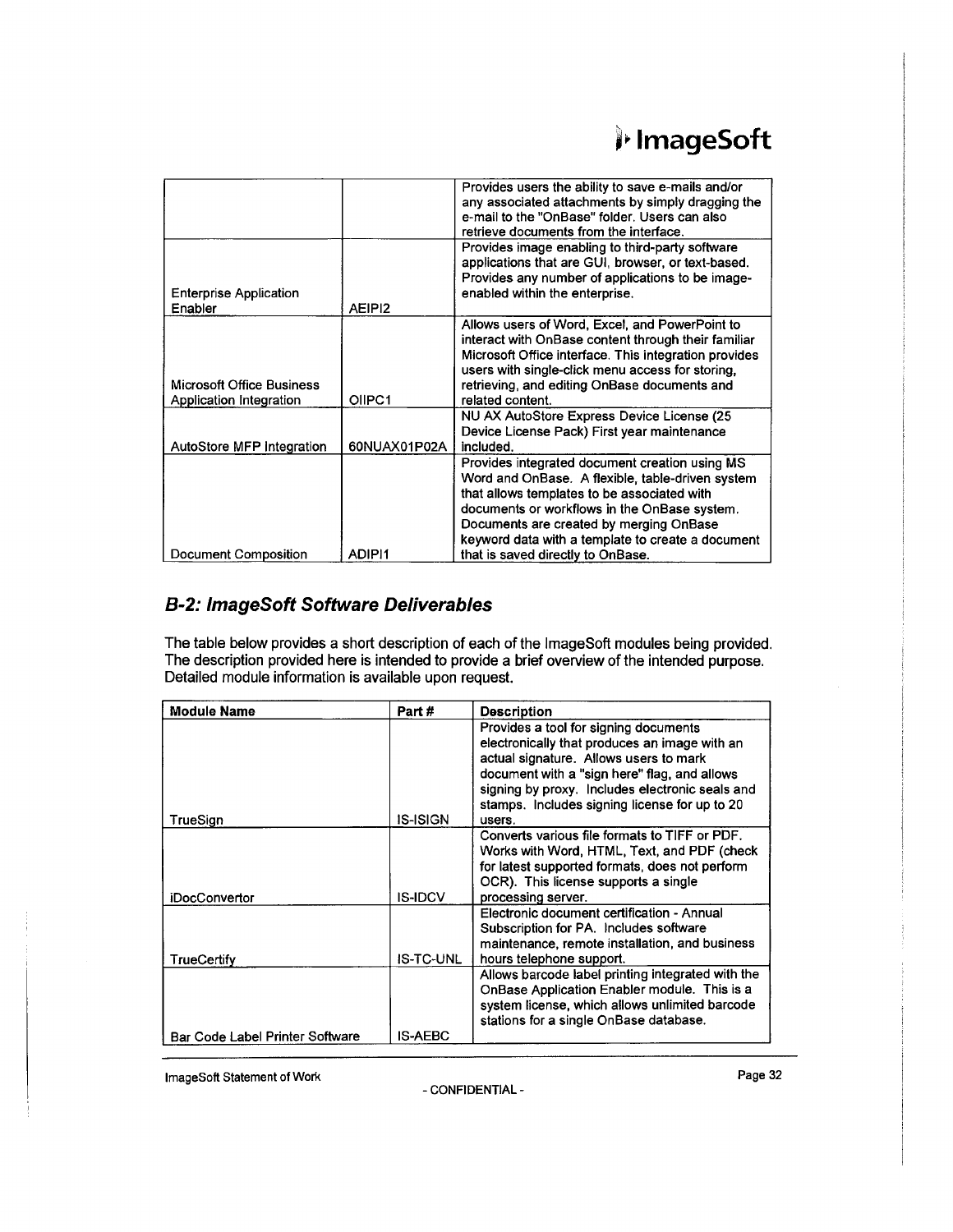## j,. **lmageSoft**

| Requires: OnBase Application Enabler      |
|-------------------------------------------|
| Requires: Supported barcode label printer |
| ' (check for printer support).            |

### **B-3: Hardware Deliverables**

No hardware is included in this SOW and if required would need to be purchased on a separate lmageSoft Statement of Work.

ImageSoft Statement of Work **Page 33** - CONFIDENTIAL -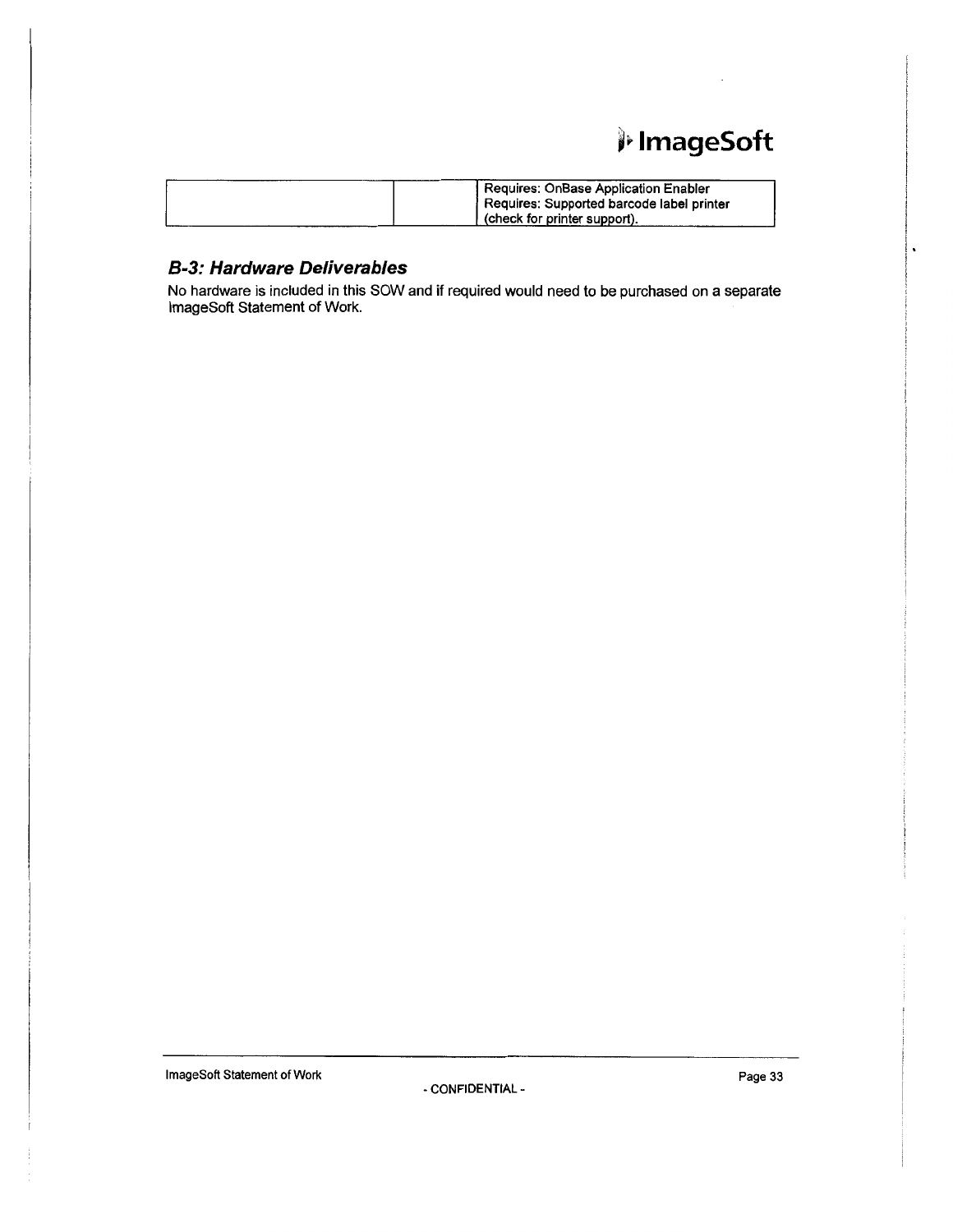### **Appendix C: Project Procedures**

#### **C-1: Project Change Authorization Procedure**

The following process will be followed if a change to this SOW is required:

- A Project Change Request (PCR) will be the vehicle for communicating change and will describe the change and the effect the change will have on the project.
- Proposed changes may be submitted by the Project Manager of either party.
- Both Project Managers will review the proposed change and recommend it for further investigation or reject it. lmageSoft will specify any charges for such investigation. A PCR must be signed by authorized representatives from both parties to authorize investigation of the recommended changes. lmageSoft will invoice Customer for any such charges. The investigation will determine the effect that the implementation of the PCR will have on price, schedule and other terms and conditions of this SOW and the Agreement.
- A written Change Authorization and/or PCR must be signed by authorized representatives from both parties to authorize implementation of the investigated changes. Until a change is agreed in writing, both parties will continue to act in accordance with the latest agreed version of the SOW.

### **C-2: Deliverable Materials Acceptance Procedure**

Each deliverable Material as defined in Appendix A - Deliverable Materials Guidelines will be reviewed and accepted in accordance with the following procedure:

- 1. One (1) printed or electronic copy (as specified in the Deliverable Materials Guidelines) of the deliverable Material will be submitted to the Customer Project Manager. It is the Customer Project Manager's responsibility to make and distribute additional copies to any other reviewers
- 2. Within five (5) business days of receipt, the Customer Project Manager will either accept the deliverable Material or provide the lmageSoft Project Manager a written list of requested revisions. If lmageSoft receives no response from the Customer Project Manager within five (5) business days, then the deliverable Material will be deemed accepted
- 3. The lmageSoft Project Manager will consider Customer's timely request for revisions, if any, within the context of lmageSoft's obligations as stated in Appendix A - Deliverable Materials Guidelines
- 4. Those Customer revisions agreed to by lmageSoft will be made and the deliverable Material will be resubmitted to the Customer Project Manager, at which time the deliverable Material will be deemed accepted
- 5. Those Customer revisions not agreed to by lmageSoft will be managed in accordance with Appendix C-1 Project Change Authorization Procedure
- 6. Any conflict arising from this deliverable Materials Acceptance Procedure will be addressed as specified in the Escalation Procedure set forth in Appendix C-3.

lmageSoft Statement of Work